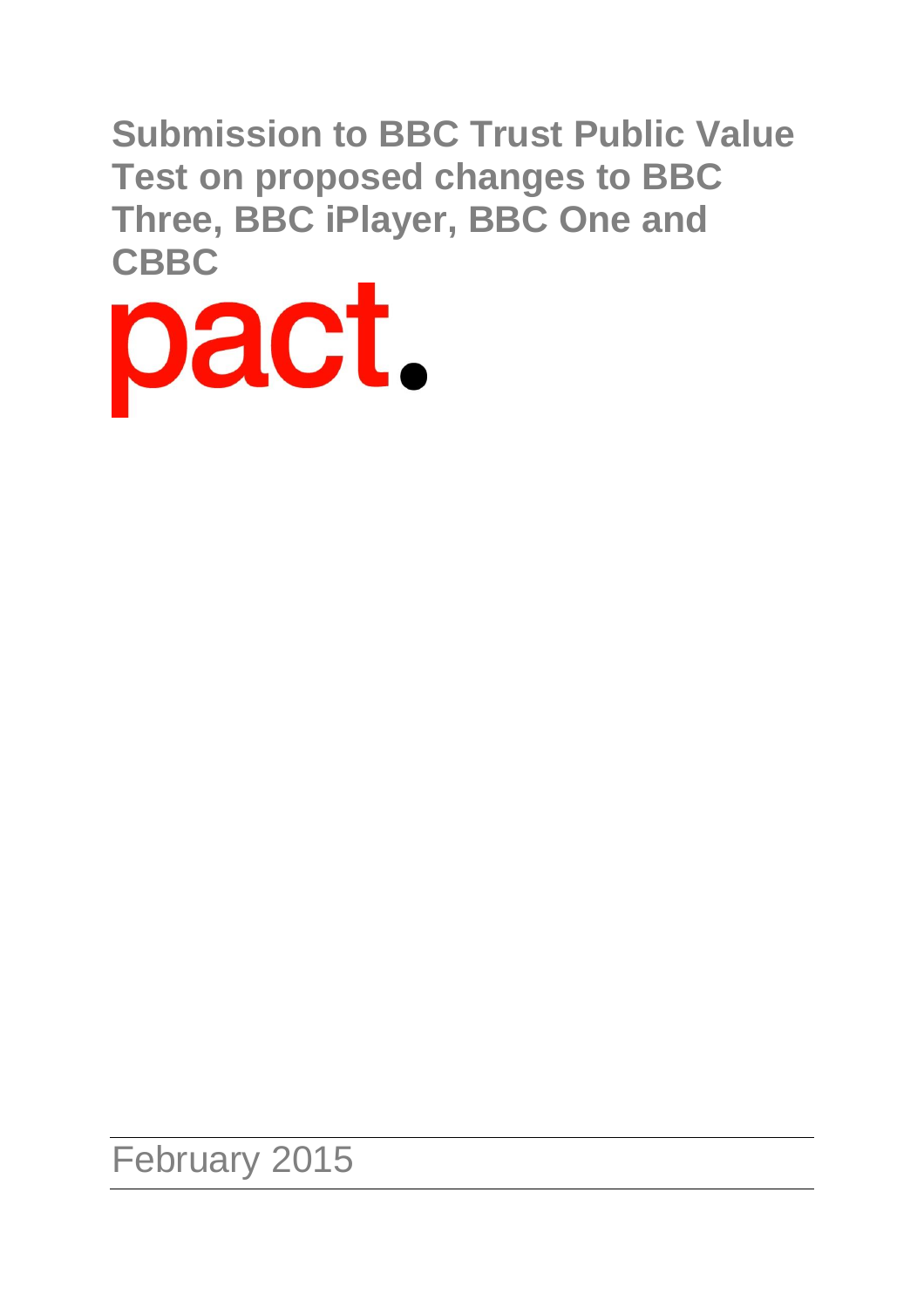### **Executive summary**

Pact understands the difficult financial pressures which face the BBC. As a result of the 2010 settlement, the BBC Executive has lost 26% of its revenue and as a consequence, it has had to find efficiencies of £700 million and make difficult decisions about how it can best serve the needs of licence fee payers.

The proposal to close the linear BBC Three broadcasting channel is the most dramatic of the measures put forward by the BBC Executive in order to reduce its costs. This is the first time in the long history of the BBC that it has proposed cutting a television service.

Pact is concerned that this proposal would disproportionately impact younger viewers, given that BBC Three has a target demographic of 16 to 24 year olds (and a median age of 33). Eighty one percent of BBC Three viewing is of its linear television channel. Closing this channel is, in our opinion, a strategic error which undermines the relationship between the BBC and a large proportion of its current and future audiences.

Given the potential significance of this measure, Pact is concerned that so much of the information provided in the BBC Executive's package of proposals to the BBC Trust has been redacted. Without being able to see all of the financial information, it is extremely difficult for interested parties such as Pact to comment fully on the impact which these proposals might have.

Furthermore, rather than presenting this as a package, we consider it more appropriate for each of the BBC Executive's proposals to be considered separately, so that their potential market impact and value to licence fee payers can be fully assessed. Pact is concerned that the BBC Executive's proposal as currently drafted lacks focus. We believe that each of the changes proposed merits careful consideration and we do not necessarily share the BBC Executive's view of crossdependencies across services.

Pact welcomes the BBC Executive's move towards developing a digital strategy in order to attract younger audiences. This digital ambition is timely and Pact is committed to working with the BBC Executive in order to deliver such a significant move which will benefit both audiences and suppliers. If the BBC was to commission more digital content under the Terms of Trade this would act as an important catalyst in the UK digital economy, enabling British businesses to build scale, both domestically and internationally.

However, Pact does not support the BBC Executive's proposal to close the linear BBC Three service. For a number of reasons, outlined below, we do not think that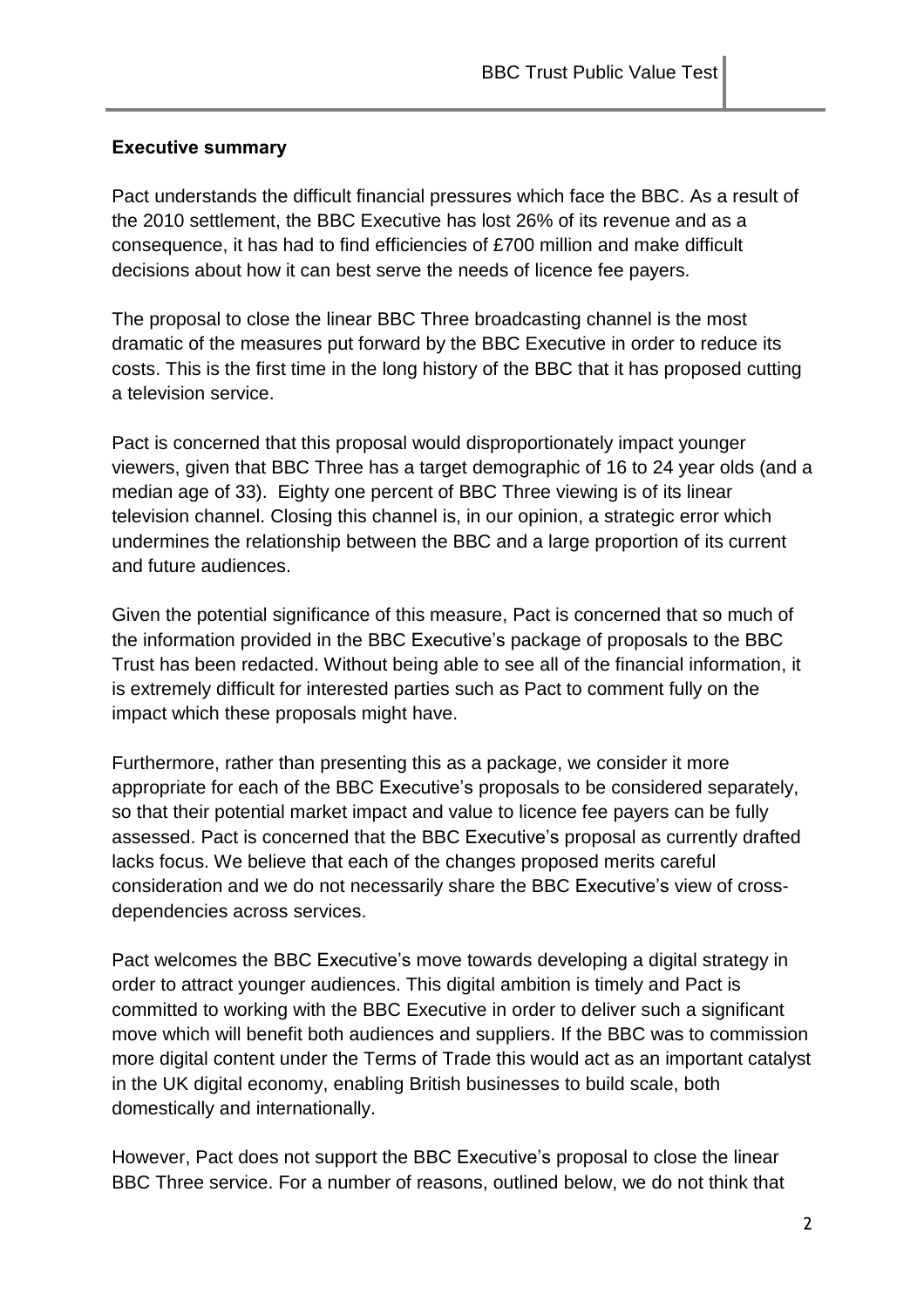the closure of this television service will be in the best interest of licence fee payers, or of the BBC's suppliers, who contribute significantly to the British economy.

We think that - given the relatively small financial saving which the BBC will gain from this package of measures (£34 million – or 2% of the BBC's television content budget in 2014) $^{\rm 1}$  – the case for closing a linear television service has not been convincingly made in the BBC Executive's proposal. To put the potential financial saving into context, the BBC spent £49 million on pension deficit payments in 2014 and £10 million on restructuring costs.

Pact notes that another of the reasons put forward by the BBC for the closure of BBC Three and its reinvention online is that this would enable it to reach younger audiences in innovative ways. We fully support the BBC's aim to attract younger audiences, which was one of the key recommendations by the BBC Trust following its review of BBC television services in 2013. However, we do not consider that the closure of BBC Three would meet this aim. In fact, it is likely to have the reverse effect, given that BBC Three has the youngest audience share of any BBC service and that 81% of all viewing is from its linear service. Consumer research conducted by GFK on behalf of Pact found that BBC Three was the seventh most popular television service with audiences, behind ITV 2, but ahead of BBC Four and ahead of its closest competitor, E4.

The BBC Executive states that the closure of BBC Three as a linear service is the "least worst option" in order for it to meet its target savings. However in the submission it does not provide details on which alternative options it has considered, and what the benefits and implications of each of these might be. Without publishing a breakdown of the running costs of BBC Three as a linear channel, it is not possible for external stakeholders to assess whether efficiencies could be made which would go a long way towards achieving the savings required, at much lower risk.

Pact wishes to better understand why BBC Three has been selected for closure, as opposed to other options. For example, BBC Four has a lower audience share (14% as opposed to 20%), and a lower rate of live viewing. Seventy seven percent of BBC Four viewing is live, as opposed to 81% of viewing for BBC Three. Without the publication of further information about all of the options which the BBC has assessed, and the rationale for putting these forward over others, it is extremely difficult for external stakeholders such as Pact to assess whether this proposal is the "least worst option", as the BBC Executive claims.

It is important to reiterate that Pact does not wish to prohibit distribution of successful BBC Three content to wider audiences. We welcome the BBC's ambition to deliver a

 $1$  BBC Annual Report and Accounts, 2013/14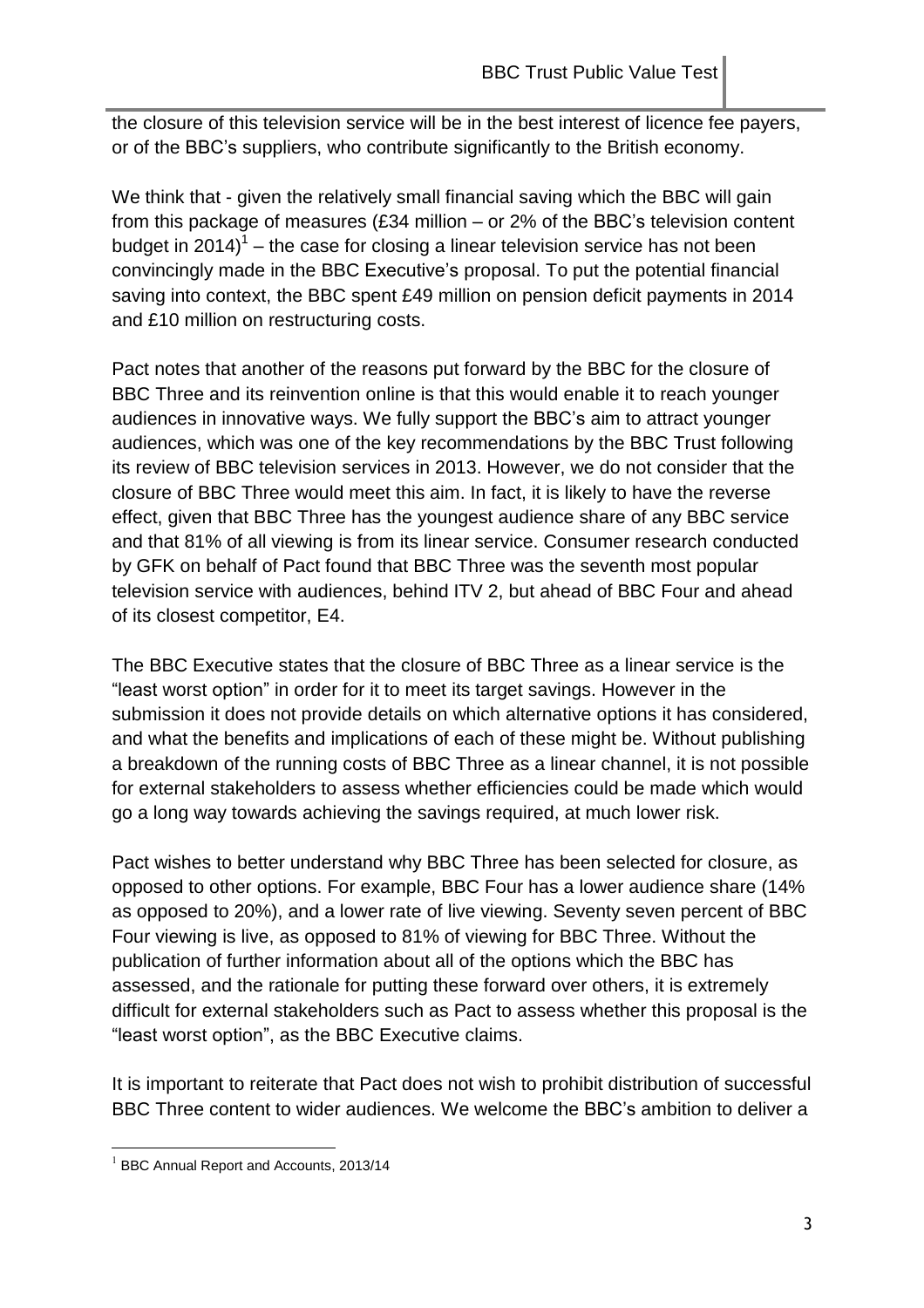broader range of content for audiences online and independent producers would seek to work with the BBC in order to enable them to develop and deliver this content. However, we do not consider that the BBC Executive's proposals as currently drafted present the best way of meeting this objectives.

Pact considers that it will be extremely difficult for BBC Three to meet its public service objectives of universality by delivering content online-only. This is in part because access to these services will depend on the availability of broadband. Furthermore, audiences will be required to pay twice in order to access this BBC content – first through their licence fee and again through the cost of having to have a broadband subscription.

One of our principal concerns from a supplier point of view is that the BBC should not be able to use BBC Three commissions as a means of funding and producing content for BBC Three which is in fact primarily aimed at late-night audiences on BBC One and BBC Two. This method of 'back door commissioning', where content budgets would be stretched and therefore presumably equate to lower licence fees – could be used as a means of cutting costs by the BBC, but this would not best serve the interests of viewers, nor of the BBC's suppliers.

If these proposals are accepted by the Trust and the BBC wishes to transmit content originally commissioned for BBC Three on BBC One or BBC Two, then it must negotiate additional rights packages with producers in order to do so. Transmission on linear channels as a narrative repeat can not form part of the primary rights packages for content commissioned for BBC Three, without an additional payment for this use.

As a public service broadcaster, all content commissioned for the BBC Three should be done under the regulated Terms of Trade. Should these proposals receive Trust approval and be delivered, Pact would seek to work with the BBC to ensure that all content commissioned for BBC Three from external suppliers who were qualifying independent producers was subject to the Terms of Trade.

Furthermore, it is important that the new BBC Three online service would adhere to the relevant PSB quotas so as to safeguard diversity of supply, and therefore achieve a greater representation of British audiences on screen. In order to meet its PSB objectives, Pact considers that BBC Three online should continue to commission a minimum of 25% of its content from qualifying independent producers. We also believe that it should ensure that a significant proportion of its content is produced outside of the M25, as per the BBC's nations and regions quota.

Pact is concerned about the BBC's proposals to distribute BBC Three content on online platforms such as YouTube. We understand the BBC's intention to reach audiences in different ways. However, given that certain online distribution platforms,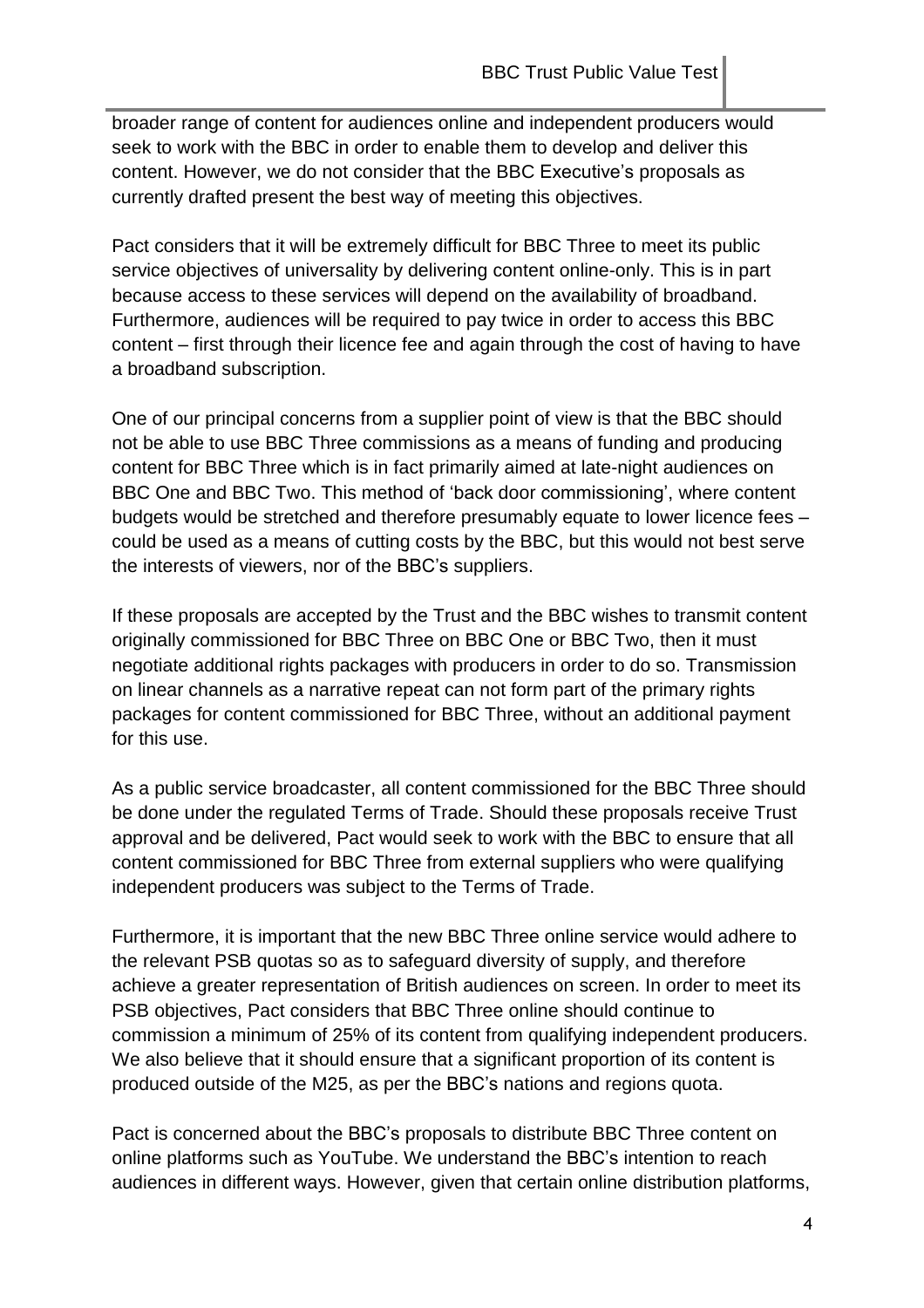such as Instragram, are not able to geo-block, this could lead to an imbalance whereby international audiences could access BBC content online, but certain licence fee payers could not due to limited broadband availability. In addition, the secondary distribution rights to content created for the BBC belong to the producer. The BBC would therefore not be able to redistribute content branded as BBC Three on social media and online platforms without seeking the necessary rights use packages from the underlying rights holders.

Finally, although we welcome the BBC Executive's proposal to invest to increase an additional £10 million on drama on BBC One, we note that under the current arrangements drama is the area in which the contestable window of creative competition (WoCC) is most stretched. For the last two years, external producers have won 100% of drama commissioned under the 25% WoCC. Should the current arrangements remain in place, an additional £10 million investment in drama would put the WoCC under even greater strain.

Whilst welcoming any increase in the BBC's content budget, we are concerned that this investment will disproportionately benefit the BBC's in-house production department over external competitors. This in turn will benefit BBC Worldwide.

For these reasons, we do not support the BBC Executive's package of proposals, as currently presented to the BBC Trust, including the closure of the BBC Three television channel. This is because, on balance, Pact does not consider that these proposals are in the best interest of licence fee payers, or of the wider creative sector. Furthermore, we consider that the closure of the BBC Three linear service will significantly reduce the BBC's ability to reach 16-24 year old audiences.

Pact has also submitted a response to Ofcom's Market Impact Assessment of these proposals.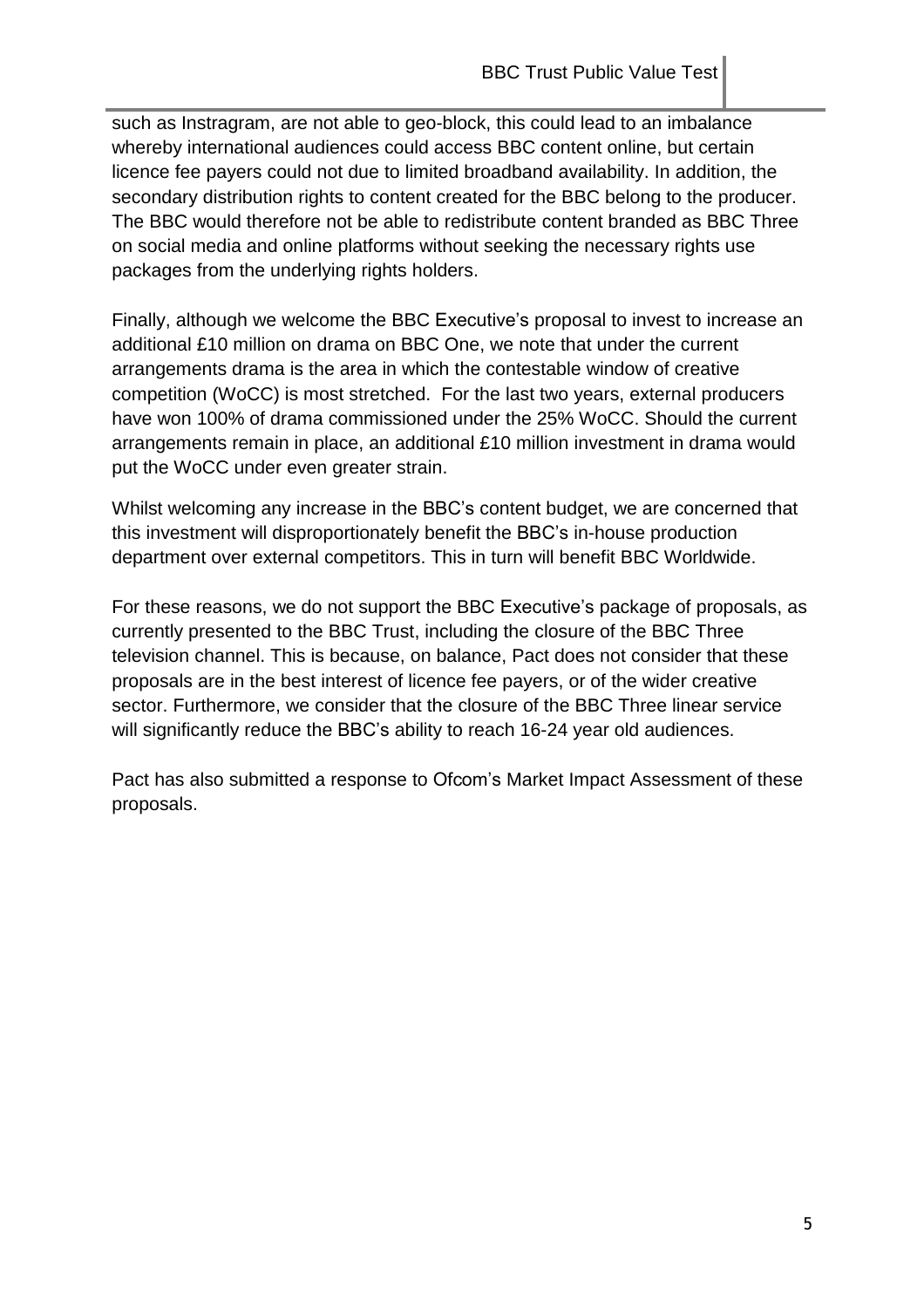### **Introduction**

- 1) Pact is the UK trade association which represents and promotes the commercial interests of independent feature film, television, digital, children's and animation media companies.
- 2) The UK independent television sector is one of the biggest in the world. Despite the difficult economic climate, independent television sector revenues have grown from £1.3 billion in 2005 to over £3 billion in 2013.<sup>2</sup>
- 3) In 2013, the BBC spent £476 million on commissions from UK independent producers. In 2013/14, the BBC commissioned 45% of eligible television content from external producers<sup>3</sup>.
- 4) BBC Commissions are important for independent producers as they account for 27% of all UK commissions, making the BBC the biggest buyer of content made by independent producers in the UK.
- 5) Pact is a supporter of the licence fee and recognises the important role that the BBC plays in British broadcasting. As such, we would support an increase in the BBC licence fee in line with inflation at the time of the next licence fee settlement.
- 6) For further information, please contact Pact's Head of Policy, Emily Davidson, at [emily@pact.co.uk](mailto:emily@pact.co.uk) or on 020 7380 8232.

 2 Pact Census Independent Production Sector Financial Census and Survey 2014, by Oliver & Ohlbaum Associates Ltd (July 2014)

<sup>&</sup>lt;sup>3</sup> BBC Trust Content Supply Review, January 2015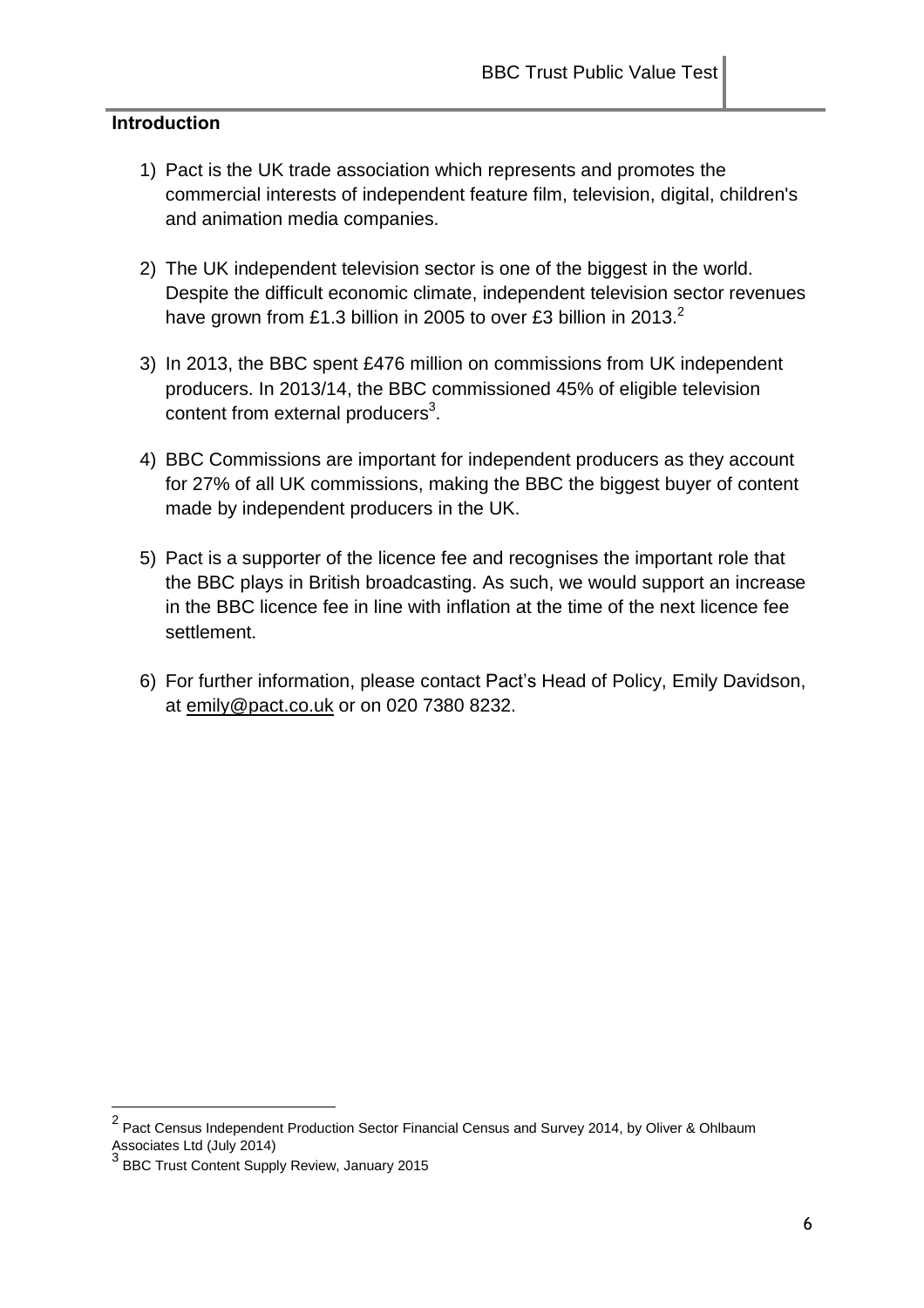# **Pact comments on section 1: Background and overview of the public value test**

1.1Pact notes the proposals recently made by the BBC Executive to the BBC Trust to:

- Close BBC Three as a broadcast channel in the autumn of 2015;
- Reinvent BBC Three as an online-only offer;
- Evolve the BBC iPlayer from primarily a catch-up service to one that also offers online-first BBC content and selected third-party content;
- Launch a +1 channel for BBC One;
- Extend the hours of CBBC; and
- Increase investment in drama on BBC One.
- 1.2Pact welcomes the BBC Executive's move towards developing a digital strategy in order to attract younger audiences. This digital ambition is timely and Pact is committed to working with the BBC Executive in order to deliver such a significant move which will benefit both audiences and suppliers. If the BBC was to commission more digital content under the Terms of Trade this would act as an important catalyst in the UK digital economy, enabling British businesses to build scale, both domestically and internationally.
- 1.3However, Pact does not support the BBC Executive's proposal to close the linear BBC Three service. For a number of reasons, outlined below, we do not think that the closure of this television service will be in the best interest of licence fee payers, or of the BBC's suppliers, who contribute significantly to the British economy.
- 1.4Pact welcomes the BBC Trust's decision to trigger a full public value test, including a market impact assessment by Ofcom, in order to assess these proposals before making a decision. Given that this is the first time in its history that the BBC has proposed the closure of a television service, it is extremely important that stakeholders who these changes would have a direct impact on, as well as licence fee payers (particularly those in the target audience of BBC Three), have a chance to feed in their thoughts to the process.
- 1.5In light of the significance of these proposals, we are extremely concerned that the majority of the financial information supporting the BBC Executive's proposal has been redacted. This means that it is therefore not subject to scrutiny by the public, and stakeholders who would be directly impacted by these proposed changes to the BBC services.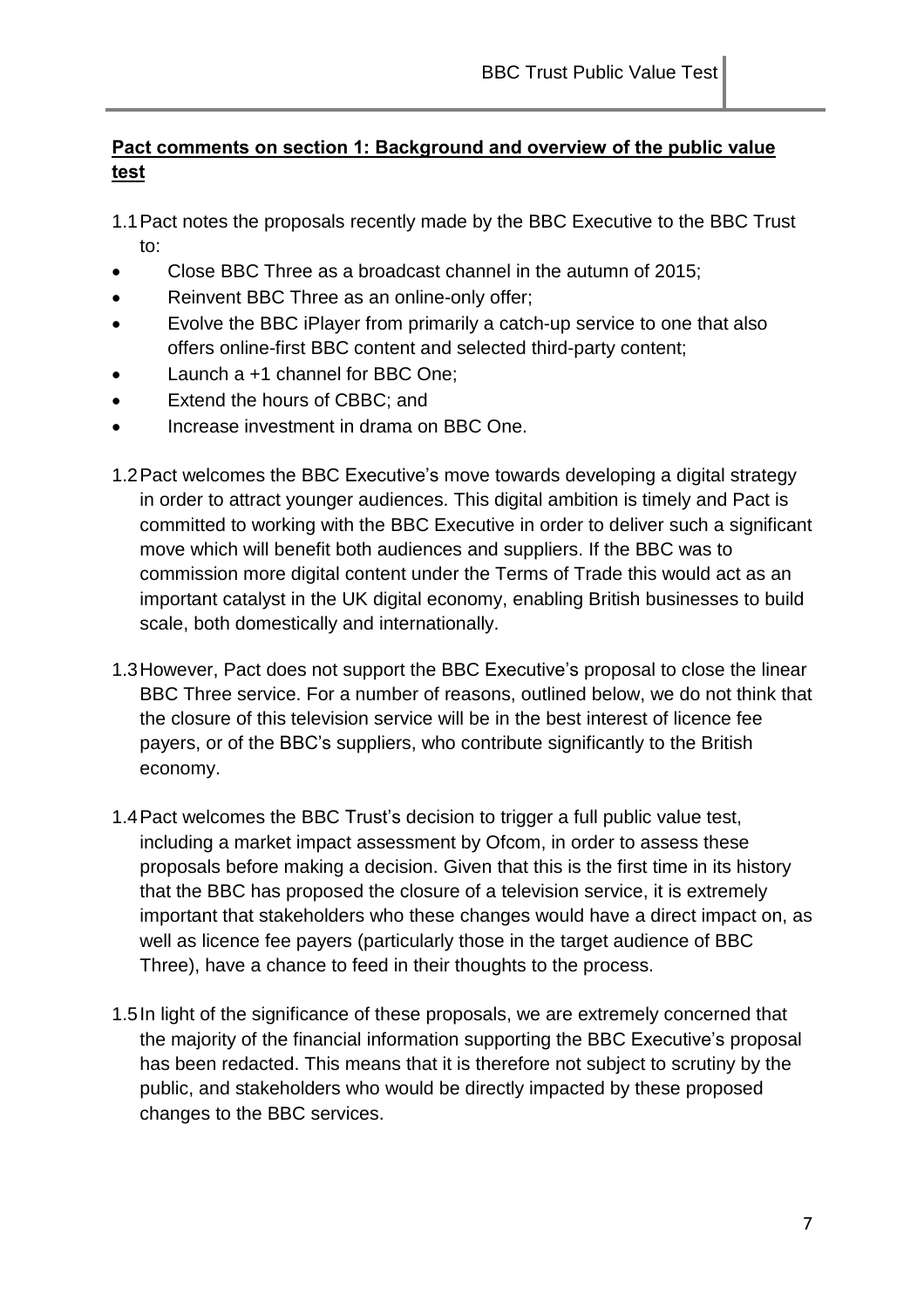- 1.6Pact understands that PVTs must normally be completed within six months. However in this case, when the BBC is considering closing a service for the first time and in the context of a forthcoming debate over Charter renewal and the BBC licence fee settlement, we welcome the Trust's proposal to re-evaluate the timetable after this period of short consultation.
- 1.7Pact would support the extension of the timeline so as to enable this debate to be considered in the context of the wider discussions which are ongoing about the future of the BBC. In the extended timeframe, Pact would urge the BBC Executive to be more transparent about the full impact of their proposal so as to enable sufficient scrutiny before the measures were either accepted or rejected by the BBC Trust.

## **Pact comments on section 2: strategic context and the rationale for the proposals**

1.8In its proposal, the BBC Executive states that the proposed changes are designed to respond to challenges posed by the external environment, reduced income and a structural shift in media consumption.

## *Changes in the external environment*

- 1.9The BBC Executive claims that one of the reasons for these proposals is to better enable it to compete against global media brands which offer new services and invest in global genres. Pact considers that the availability of more BBC content on these platforms is likely to be beneficial to the online distribution platforms which the BBC Executive has identified as its competitors.
- 1.10 Pact strongly welcomes the BBC Executive's move towards developing and implementing a digital content strategy. This is important for the BBC to continue to extend its reach to include an online-audience.
- 1.11 Pact welcomes the investment in original content by online content distributors such as YouTube and Netflix. However, when put into the wider context of spend on original UK content, these new entrants are dwarfed by the continuing importance of the UK public service broadcasters (PSBs) in original content spend.
- 1.12 Figures published by Ofcom as part of its third review of public service broadcasting show that the PSB channels<sup>4</sup> account for 85% of all origination spend.<sup>5</sup>

<sup>&</sup>lt;sup>4</sup> The PSB channels are: BBC One, BBC Two, BBC Three, BBC Four, BBC News, CBBC, CBeebies, BBC Parliament, BBC HD Services, BBC Alba, ITV, STV, UTV, Channel 4, Five and S4C.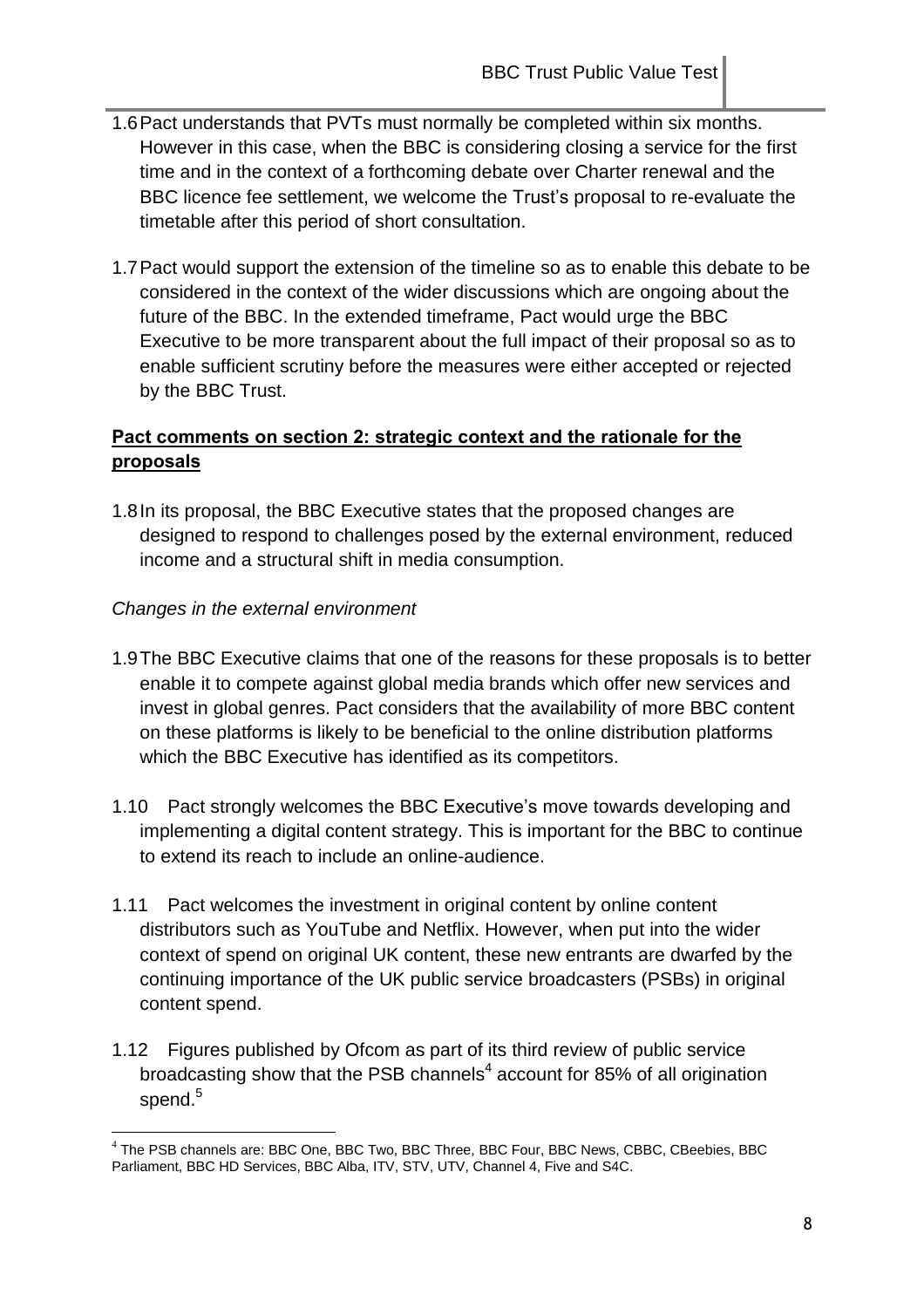- 1.13 It is therefore difficult to attribute the increasing investment in content by global players such as Netflix and Amazon to the need for the UK's largest public service broadcaster, the BBC, to close one of its linear TV channels.
- 1.14 Furthermore, we are concerned that the BBC Executive has joined its digital strategy with a decision to close a linear television service. Given the strength of the BBC as a global content brand, there is no reason to doubt that it will be able to compete on a digital platform. It is therefore disappointing that the BBC considers that a digital service would need to be supported by a late-night repeat of content on a linear television channel.
- 1.15 Pact therefore suggests that the package of proposals by the BBC Executive are separated out, so that the BBC can meet the challenges which it faces from changes in the external environment in a way which does not impact on its ambitions to increase reach and meet technological challenges by augmenting its digital content offerings.

### *Reduced income*

- 1.16 The BBC identifies that its budget is 26% lower in real terms than what it would have been in 2016/17 had the licence fee not been frozen and had the BBC not had new obligations placed on it at the time of the last settlement in 2010.
- 1.17 Pact acknowledges the financial constraints which this settlement has placed on the BBC and that significant efficiencies have had to be made.
- 1.18 There are areas in which we believe that the BBC can continue to be more efficient. For example, by working with a greater number of external suppliers, thus reducing programme production costs as independent producers compete efficiently for commissions and often bring deficit funding to the table. However, we acknowledge that it would be very difficult for the BBC to continue to provide the high quality and broad range of services which it currently offers if the licence fee does not increase, at least in real terms, in the next settlement.
- 1.19 For this reason, Pact supports the continuation of the BBC licence fee and we believe that this should be increased in line with inflation during the course of the next settlement period.
- *A structural shift in media consumption*

 $5$  Ofcom's third review of public service broadcasting: public service content in a connected society, December 2014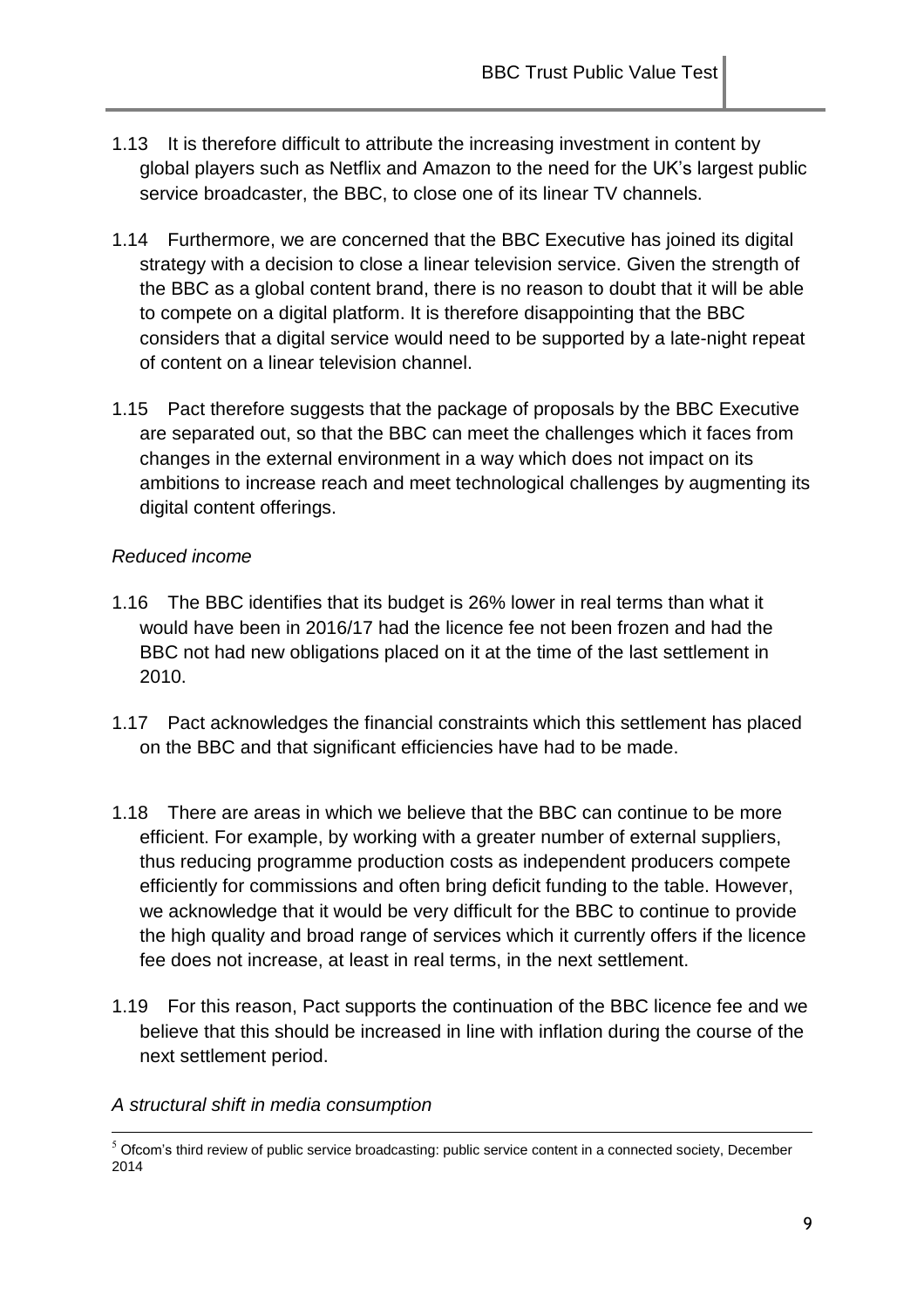- 1.20 In the BBC's submission to the Trust it states that a gradual transition to ondemand and a structural shift in media consumption has significantly affected the ability of the BBC to reach a younger audience. It notes that 16-24 year olds watch 14% less television than four years ago, and that non-linear viewing accounts for 28% of average daily viewing amongst this age group (and is predicted to account for 40% by 2020).
- 1.21 The change in media consumption habits amongst different age groups is something which Ofcom is considering as part of its review of public service broadcasting. Ofcom data (copied below) shows that 16-24 year olds watch less TV than older adults – 148 minutes per day as opposed to an average viewing of 241 minutes.
- 1.22 The Ofcom data broadly matches that of the BBC, finding that the decline in viewing by 16-24 year olds fell by 21 minutes per day – or 12.5% - between 2010 and 2013. However, this is calculated from a peak in 2010, at the height of the economic recession.
- 1.23 When viewing hours are compared over a longer time frame, the decline in time spent watching television by 16-24 year olds is not as marked. In fact, it is only 2 minutes less per day on average than in 2008, only a year after the launch of the BBC iPlayer and before anyone in the UK owned an ipad.



**Figure 1: average minutes of daily TV viewing, all channels, by age, 2004-2013** Average minutes per day

Source: BARB, Network

Note: new BARB panel introduced 1 Jan 2010; as a result pre- and post-panel change data must be treated with caution

*Source: Ofcom PSB review*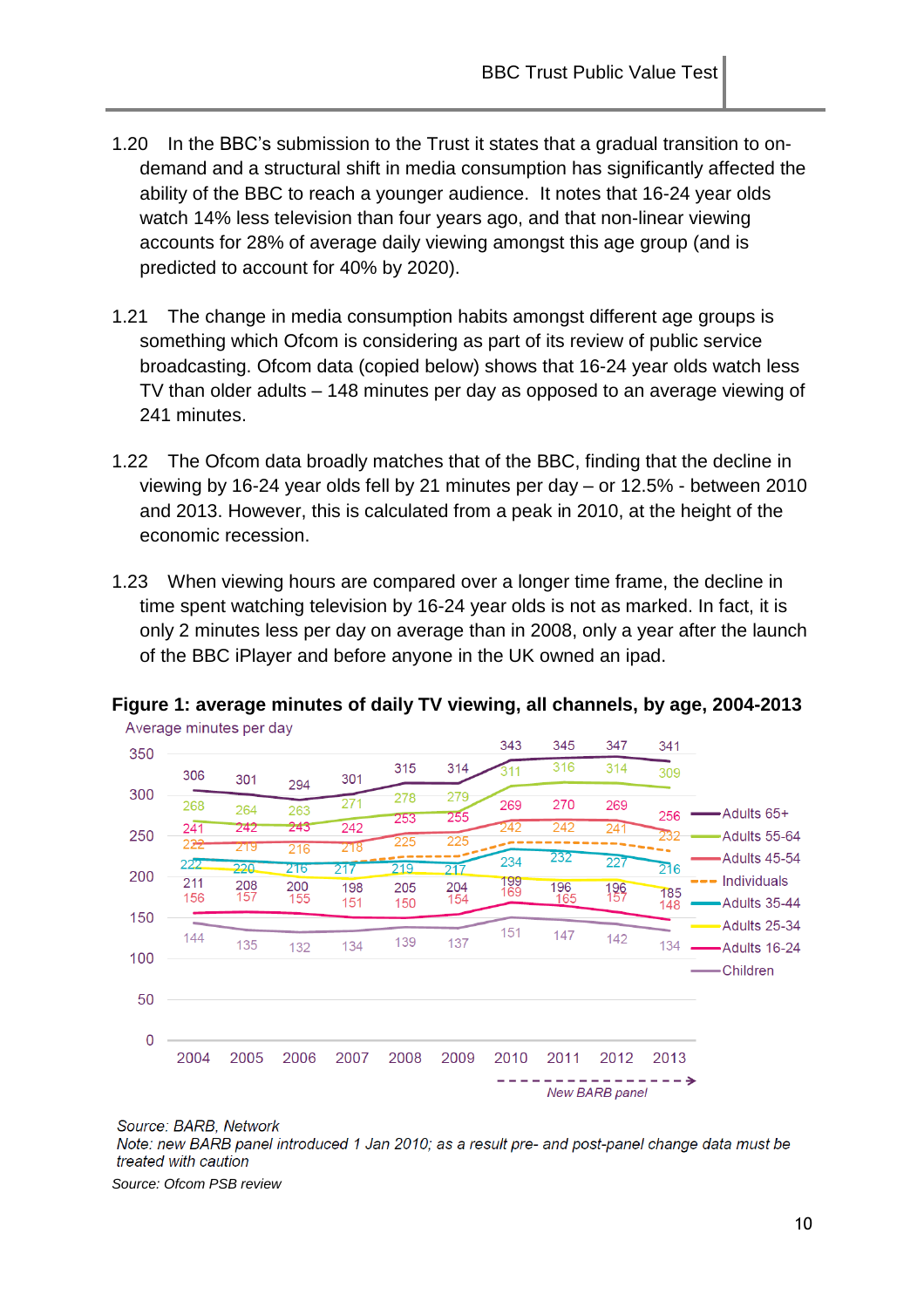- 1.24 In the BBC Trust review of television services, published last year, it states that 89% of television programmes were watched live in 2013, a very slight decline from 90% in 2012.
- 1.25 Looking specifically at BBC Three, 81% of all viewing last year was from live transmission, with 12% coming from time-shifting and only 7% from iPlayer.





*Source: BBC Trust review of Television Services 2014*

- 1.26 Pact is concerned that the closure of the BBC Three linear channel will have significant implications for the breadth and size of the audience which the content currently reaches.
- 1.27 In research conducted by GFK on behalf of Pact in October 2014, a survey found that BBC Three was the seventh most frequently watched channel, out of a sample of 2002 respondents. This puts BBC Three slightly behind one of its rivals, ITV2, but ahead of E4 and BBC 4.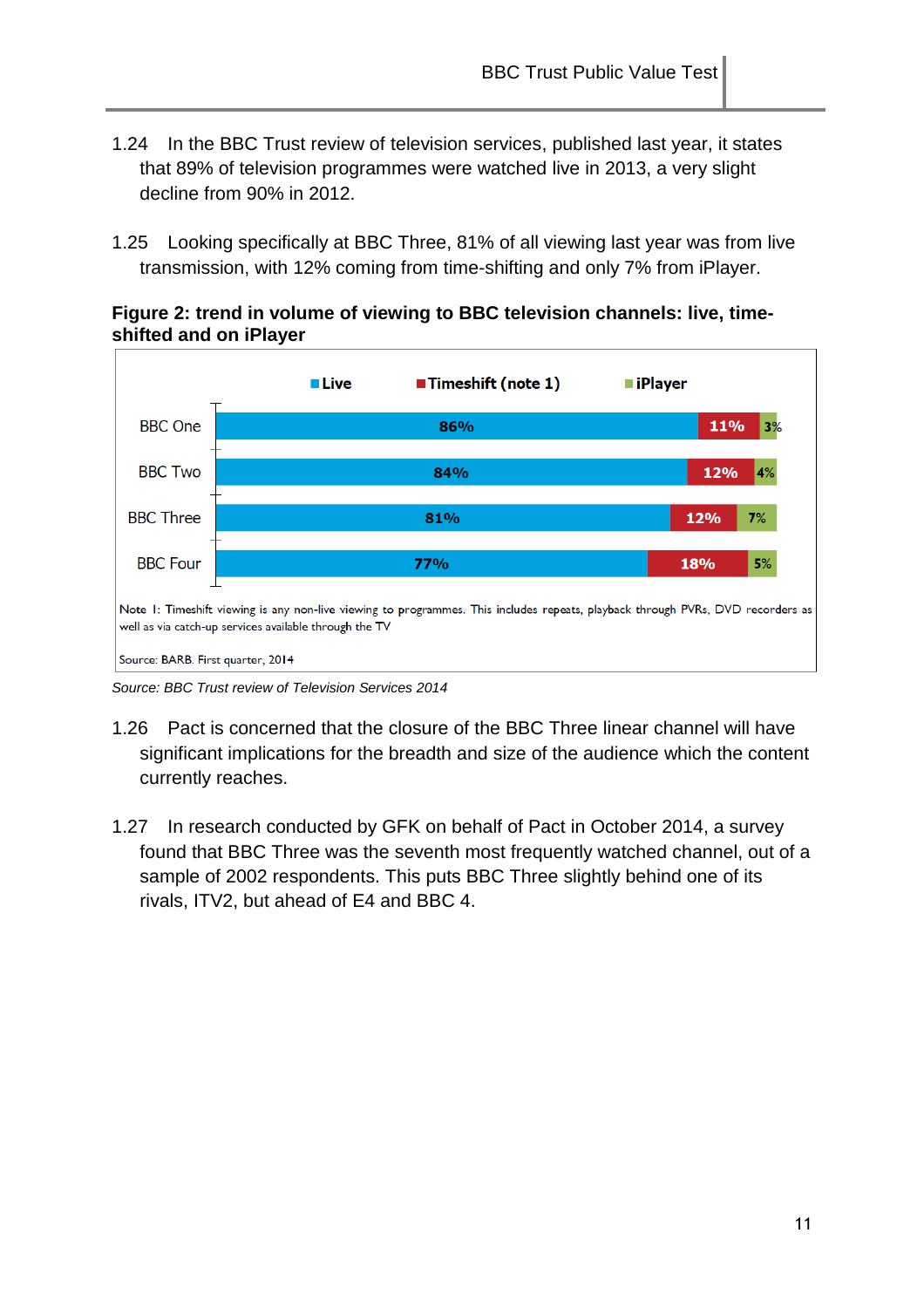

**Figure 3: Channels watched, Pact consumer research**

*Source: GFK consumer research for Pact*

Q2. Which of the following TV Channels do you watch? At least monthly. Total Sample (2002)

- 1.28 Pact considers that it will be extremely difficult for BBC Three to meet its public service objectives of universality by delivering content online-only. This is in part because access to these services will depend on the availability of broadband. Furthermore, audiences will be required to pay twice in order to access this BBC content – first through their licence fee, and again through the cost of a broadband subscription.
- 1.29 We note that the most common criticism the BBC Executive found in its consumer research was that parts of this proposal would make less BBC content available to those without broadband, particularly the elderly and those in rural areas.
- 1.30 Pact understands these concerns. However, we do not consider that the solution should be the broadcast of a small selected amount of BBC Three content on a linear channel. In our opinion, BBC digital strategy should not require the support of a linear service. These should be developed as separate offerings, rather than as one interdependent package.
- 1.31 The linear repeats of BBC Three content on BBC One and BBC Two are very important to the BBC Executive's proposals in that this is where the majority of BBC Three content will achieve its audience reach. Pact is concerned that this will lead to "back door commissioning" of content whose principle audience is not the online audience which it was commissioned for (where budgets are likely to be considerably lower), but the secondary use on a linear channel.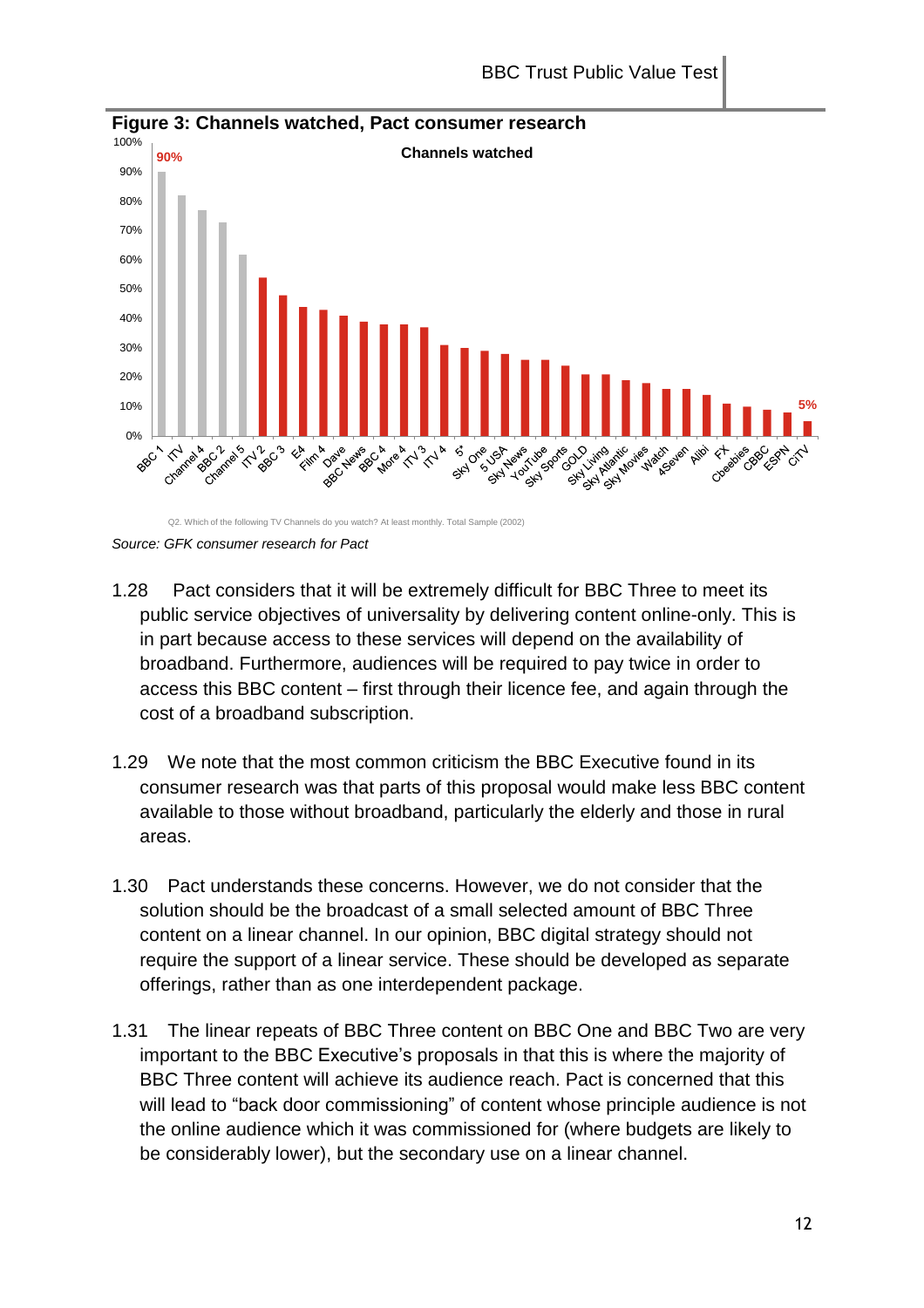- 1.32 BBC Three plays a very important role in enabling the BBC to reach younger audiences. It has a target demographic of 16 to 24 year olds, who are the licence fee payers of today and tomorrow. In 2013, BBC Three (linear and time-shifted) had an average viewing share of 1.48%.<sup>6</sup>
- 1.33 As shown in the chart below, also from the BBC Trust review of television services, although the audience share of BBC Three has declined in recent years, the decrease has been less than the overall decrease in weekly reach of all BBC channels.



**Figure 4: trend in weekly reach of each BBC television channel, 2010-2014**

*Source: BBC Trust television service review, 2014*

- 1.34 Overall, the BBC is reaching fewer younger viewers than it did in the past. The BBC Trust found in its review of television services that the weekly reach of the BBC amongst 16-24 year olds fell from 69.9% in 2010/11 to 66.7% in 2013/14.
- 1.35 Between 2010/11 and 2013/14, BBC Three was the only linear BBC television service where the average viewer age fell, rather than increased. Last year, the average age of a BBC Three viewer was 33, as opposed to 34. Whilst this decline is welcome in so far as BBC Three was reaching a younger audience than other BBC channels (the median age for BBC One was 59; BBC Two was 60 and BBC Four was 61), thirty-three is still 10 years greater than the target demographic for this channel.

 $6$  Communications Chambers Forecast consumption and preliminary market impact assessment of revised BBC services, January 2015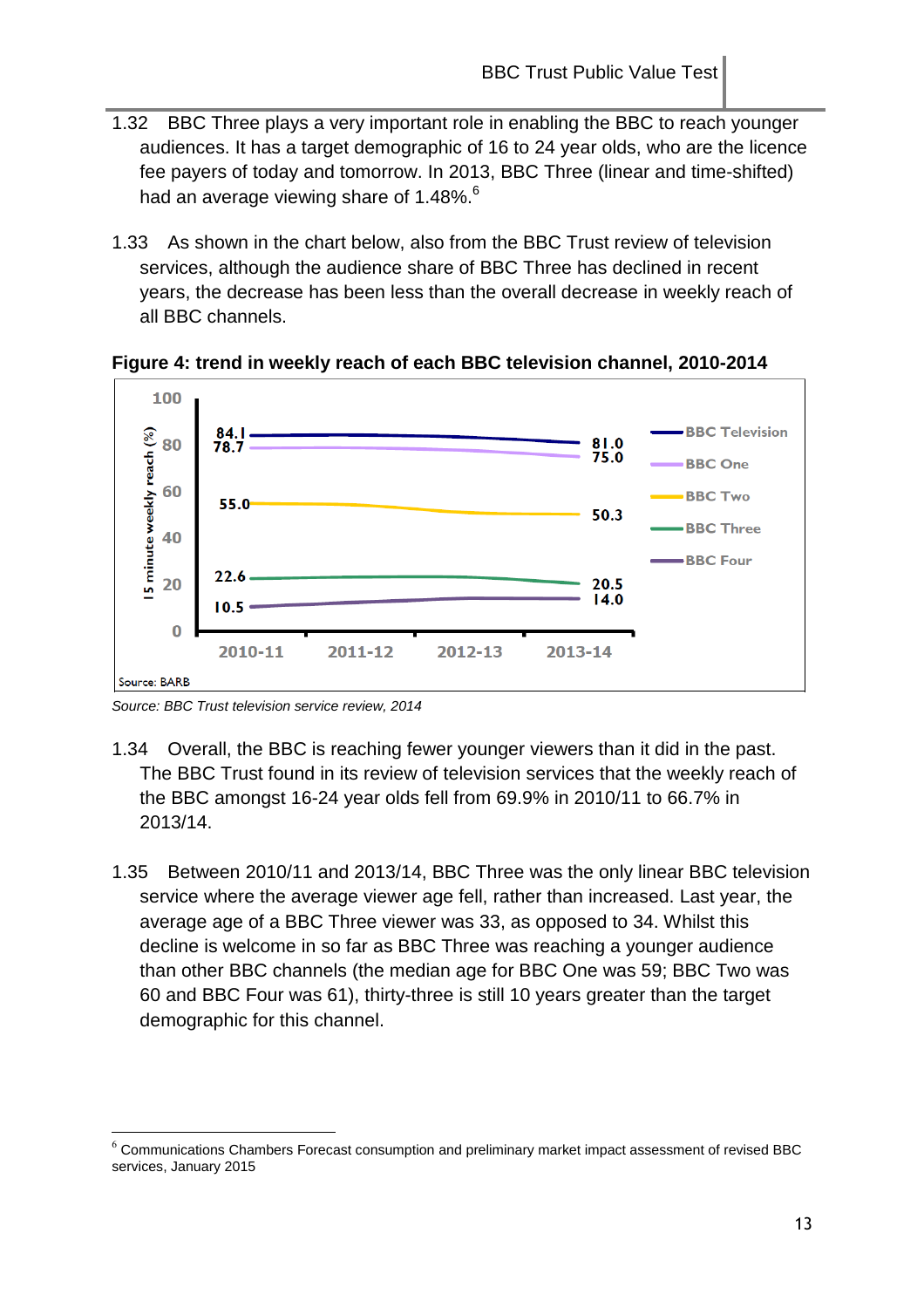- 1.36 One of the BBC Trust's conclusions in its review of television services in 2013 was that the BBC should find ways in which to increase its reach amongst younger audiences.
- 1.37 Given that BBC Three remains the channel with the youngest demographic, and that 81% of content on this channel is from the live broadcast, we question the extent to which a move to an online-only BBC Three will better serve the needs of the BBC's 16-24 year old audiences.
- 1.38 Rather than migrating their existing audience online, Pact considers that the most likely outcome of the closure of the BBC Three linear channel and its reinvention online is that audiences who currently watch BBC Three will migrate to its competitors – particularly television channels with a similar target audience, such as E4, ITV 2 and Comedy Central.
- 1.39 This was the conclusion of Communications Chambers in the report which it produced for the BBC Executive in January 2015. In this report, they stated that "BBC Three has a viewing share (linear + PVR) of 1.5%. Clearly this would be lost if the channel was no longer broadcast. This viewing would (primarily) be redistributed amongst other linear channels, including other BBC portfolio channels. In aggregate, this results in a 2.7% loss of viewing hours for the BBC, and gains of 1.3-1.6% for each of the commercial broadcasters in 2017."
- 1.40 Pact is concerned about the BBC Executive's statement in its proposal to the Trust that: "it's vital the BBC develops the skills to produce [new forms of content on multiple digital platforms]". It continues that "it is imperative that we [the BBC] are adequately skilled and resourced to deliver this content in critical mass on a daily basis." It appears from this statement that the BBC intends to deliver a significant proportion of the digital content for BBC Three in-house.
- 1.41 We are also concerned that if the digital requirements (rather than the independent production quota which currently applies to BBC Three) are applied to content commissioned for BBC Three online, then the amount of content which the BBC Executive commissions from independent producers will decline from its current level. This is because in television, the BBC must commission at least 25% of its television content from independent producers. In digital, the 25% external spend quota refers to both spend on content and spend on services.
- 1.42 A decline in external commissioning in favour of in-house content in this way would not only be detrimental to the UK hugely successful British content

 $7$  Communications Chambers Forecast consumption and preliminary market impact assessment of revised BBC services, January 2015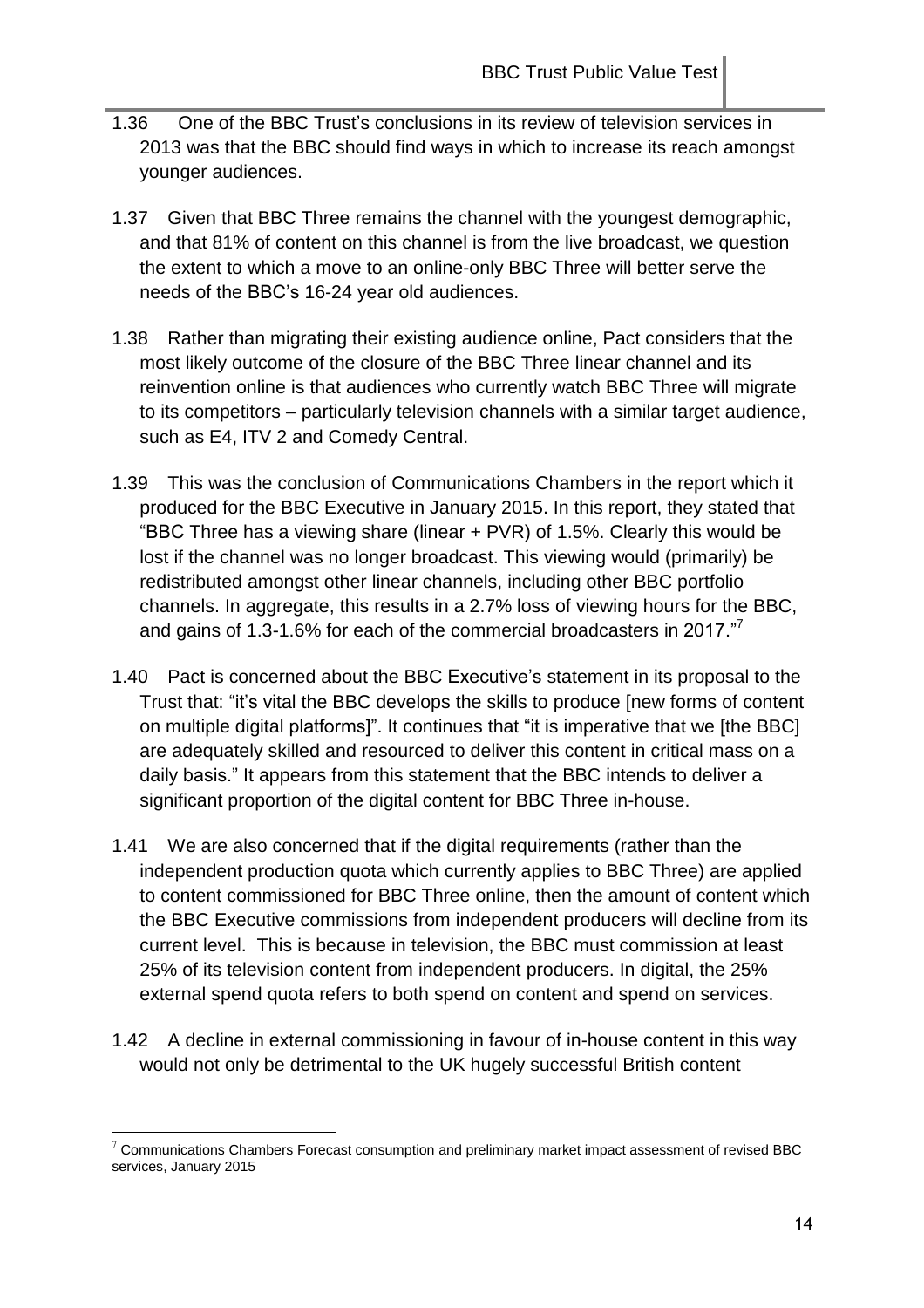production sector (which is now worth over £3 billion), it would also reduce diversity of supply and therefore be of detriment to licence fee payers.

### *The rationale for the proposals*

- 1.43 Having considered the rationales put forward by the BBC Executive for these proposed changes, we consider that the driving factor behind the change must be financial. We note the Executive's statement that the closure is being proposed earlier than would otherwise be the case in a better financial environment.
- 1.44 Pact notes the BBC Executive's statement that "the only alternative to the closure of BBC Three is the closure of another service (or services) or cuts across a range of services."
- 1.45 The BBC plays a vital role in the UK's broadcasting ecology. A properly funded BBC is important in terms of what it delivers to licence fee payers, and in the ripple effect which it has in the wider creative economy. Twenty seven percent of UK independent commissions came from the BBC in 2013 (the PSB network groups together accounted for 77% of all independent commissioning). $^8$
- 1.46 BBC services are valued in different ways by different audiences. Should these proposals be accepted by the BBC Trust, it would be the first time in the history of the corporation that a BBC television service has been closed. It is therefore important that the manner in which this decision has been taken, and the cost savings associated with this, are fully transparent. At present, they are not. The BBC Executive's submission to the Trust is largely redacted and therefore opaque. It is difficult for licence fee payers and stakeholders to fully analyse and comment on the BBC Executive's intentions on what the Executive calls it's "least worst option".
- 1.47 Furthermore, at times the terminology used by the BBC Executive in order to summarise its proposal does not match with that used in the summary document produced by the BBC Trust. For example, the BBC Executive states in its proposal that "whilst BBC Three's content budget will be halved, BBC Management intends to continue to invest in comedy at near current levels...This service will therefore retain its industry position as a 'go-to' commissioner for emerging talent and will continue to act as a 'nursery slope' for talent for BBC One and BBC Two."
- 1.48 However when this is considered against the BBC Trust's service review, it appears that the BBC Executive is proposing to reduce the budget for scripted comedy to "one quarter less than current level".

<sup>&</sup>lt;u>。</u><br><sup>8</sup> Pact Census 2014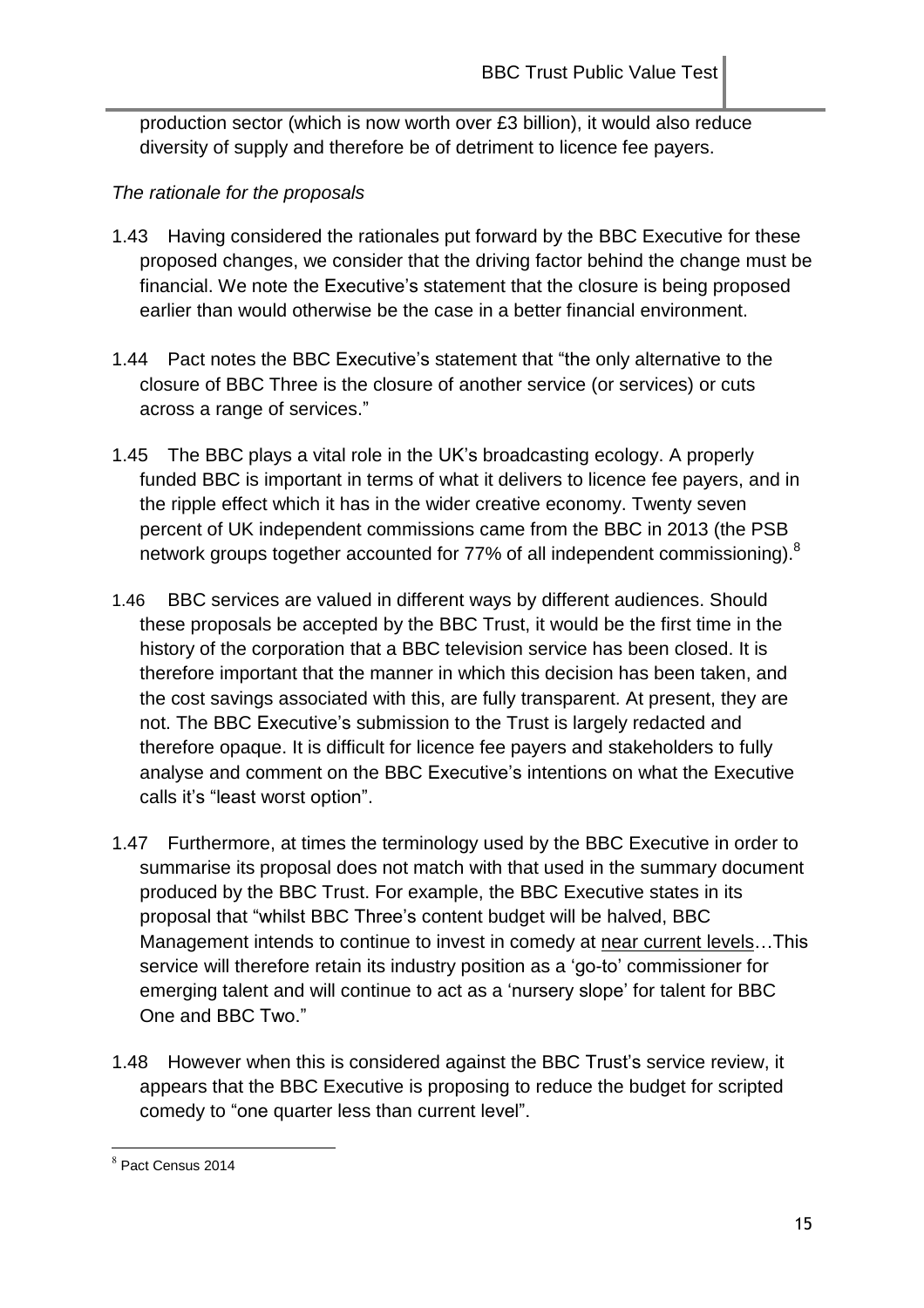1.49 Given this example, Pact would welcome greater disclosure by the BBC Executive as to the full impact of its proposals with regards to proposed content budgets for the future BBC Three online-service.

## *Evolution of the BBC iPlayer*

- 1.50 Pact welcomes the BBC Executive's proposals to premiere more content online via BBC iPlayer and to include selected third party non-commercial content online.
- 1.51 This represents an important move towards the development of a public BBC digital content strategy which Pact welcomes.
- 1.52 Pact will look to work with the BBC in developing this digital strategy further, including in discussions around the retention of digital rights for producers.
- 1.53 Pact does not have specific concerns about the BBC's proposals to premiere some programmes on the iPlayer before they are broadcast on a linear service, or to include selected non-commercial content commissioned by third parties on this service, provided that it has secured the necessary rights in order to do so.
- 1.54 Under the current Terms of Trade, the BBC has the right to a 30 day catch-up window to put content on iPlayer. The BBC also has the right, under the existing Terms of Trade, to premier a programme on BBC iPlayer up to seven days prior to its first linear broadcast.
- 1.55 The BBC Executive states that "the exact length of the premiere window will vary depending on what the BBC is hoping to achieve" but that "in most cases, programmes would not premiere more than seven days in advance of linear transmission."
- 1.56 If the BBC Executive limits the time between linear broadcast and online premier to a maximum of seven days prior to transmission, then it is possible for this to happen (subject to approval by the BBC Trust) without any revisions to the existing Terms of Trade. However, the BBC Executive has not included a summary in its proposal of how it would intend to address this issue should there be no linear broadcast of the content on which to tie the terms to.
- 1.57 Any instances in which the BBC wishes to premiere content on BBC iPlayer more than seven days before its linear broadcast would need to be directly negotiated between the BBC and the relevant content producer, who may well have obligations to third parties under Union and Guild collective agreements.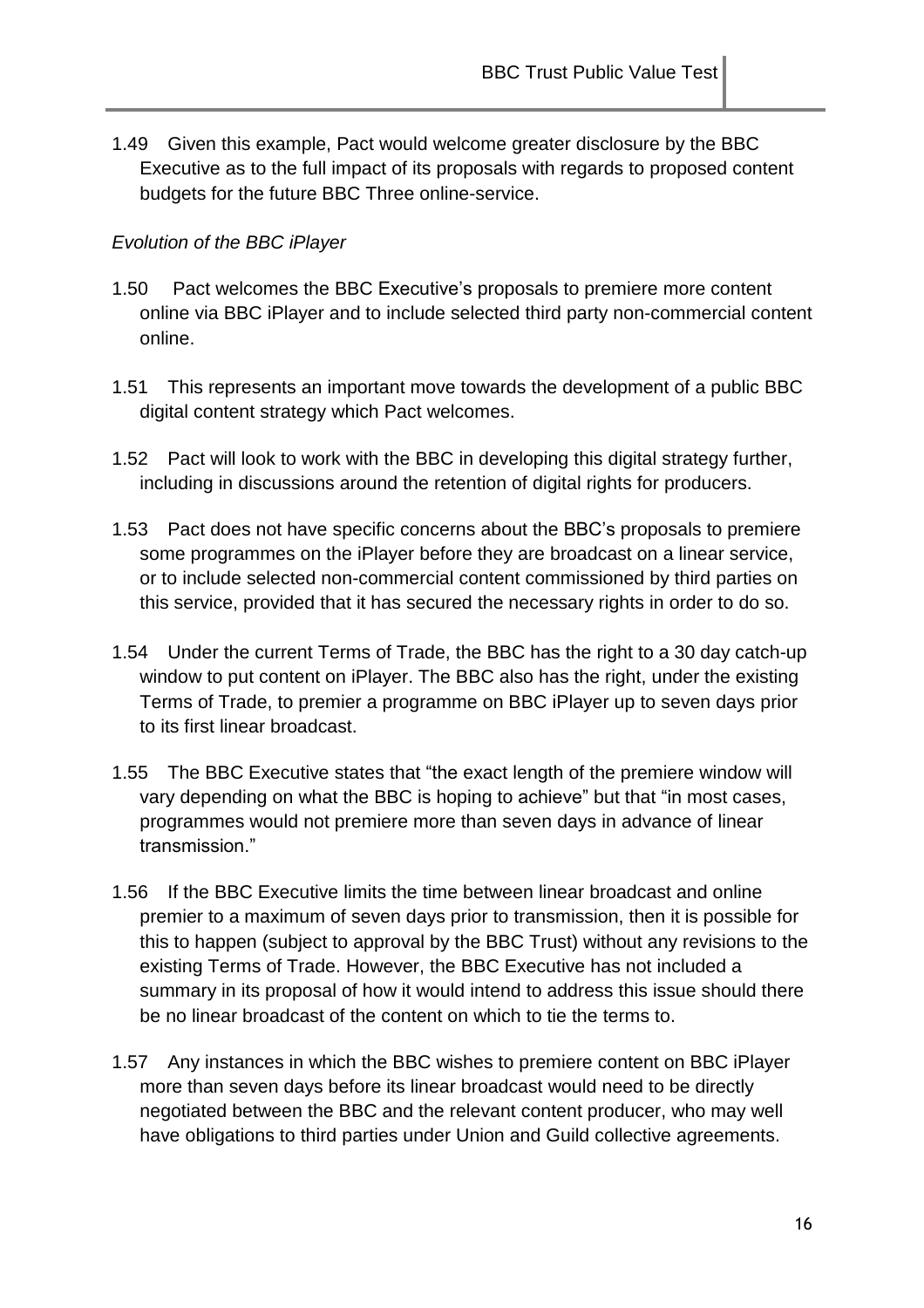*Launch of BBC One +1*

- 1.58 Given that 14% of BBC One viewing is non-linear (either time-shifted or via BBC iPlayer) Pact agrees that there is public value in the introduction of a BBC One +1 service.
- 1.59 Under the existing Terms of Trade, the BBC has the right to a free narrative repeat provided that it is within 7 days of the primary transmission of the programme (which would be the case if the programme is broadcast on this service one hour after first transmission on BBC One). Additional narrative repeats can be purchased by the BBC for the cost of 2% of the primary rights licence fee.
- 1.60 The BBC One +1 channel would constitute the narrative repeat which is included as part of the primary rights licence fee. Therefore, should the BBC wish to retransmit a programme again– either at a later date on BBC One or on another linear channel – it would need to purchase the additional licence fee. The BBC Executive has redacted the breakdown of content related costs versus distribution related costs in its proposal, so it is not possible to assess the extent to which the £4.6 million attributed costs in the BBC Executive proposal accurately account for the additional costs which the BBC will incur in order to secure any additional narrative repeat rights which it requires in order to launch this service.

## *Extended hours of CBBC*

- 1.61 In its review of children's services in 2013 the BBC Trust found that CBBC was the most watched children's channel in the UK for its respective target audience of 6-12 year olds.
- 1.62 However the Trust noted in its review that the reach of CBBC amongst its older target audience of 12 year olds (at 30%), was 14% lower than its audience reach amongst 9 year olds, who represent the peak viewing age for the channel.
- 1.63 In order to better serve all of its target audience, Pact welcomes the BBC Executive's proposal to extend the hours of CBBC from 7 – 9pm, with a particular focus on programmes targeted at 10-12 year olds at that time.
- 1.64 However, given the important role played by CBBC in delivering the BBC's public purposes, we are disappointed that the BBC Executive's proposal to extend CBBC broadcasting times by 2 hours per night has not been met by a commitment to at least protect the BBC children's budget, which has declined from £101.7m in 2011/12 to £91m for 2016/17.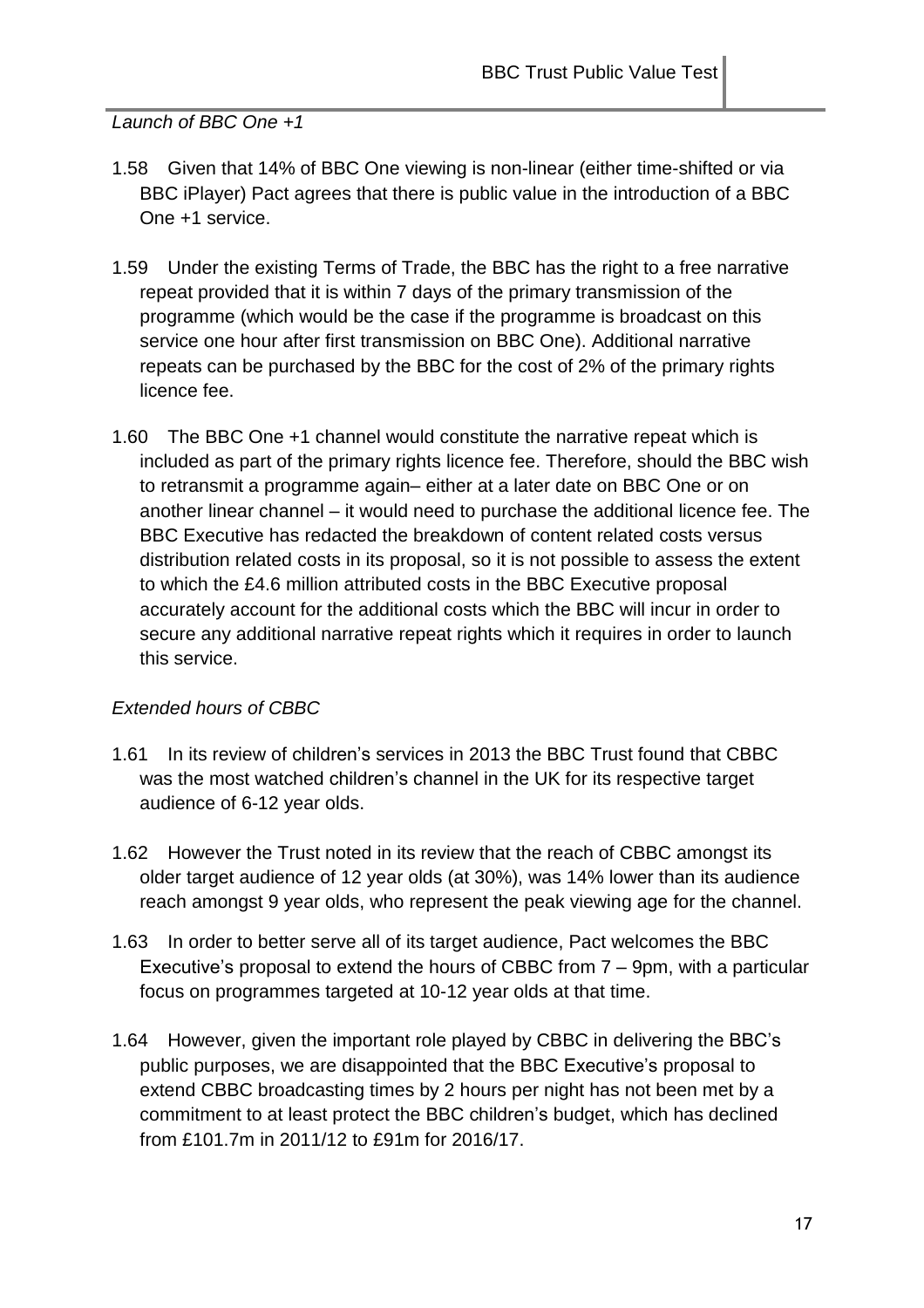- 1.65 Children's programming sits at the heart of the BBC's remit and it is therefore crucial that it remains properly financed in the future.
- 1.66 In the information which is publicly available in the BBC Executive's proposal, it has attributed little or no additional costs to the extension of CBBC by two hours a day. It is difficult for us to comment fully on this without seeing the full figures, but Pact considers that there must be an additional cost to the BBC of running this service, given that it is likely that the BBC would have to purchase additional transmission rights to content aimed at older children in order to be able to broadcast the content again during the proposed extended hours.

#### *Increased investment in drama on BBC One*

- 1.67 Pact welcomes the BBC Executive's proposal to invest to increase an additional £10 million on drama on BBC One.
- 1.68 However, we note that under the current arrangements, drama is the area in which the window of creative competition (WoCC) is most stretched. For the last two years, external producers have won 100% of drama commissioned under the 25% WoCC. Should the current arrangements remain in place, an additional £10 million investment in drama would put the WoCC under even greater strain.
- 1.69 Whilst welcoming any increase in the BBC's content budget, we are concerned that this investment will disproportionately benefit the BBC's in-house production department - and as a follow-on from this, BBC Worldwide through rights distribution - rather than the external supply sector.
- 1.70 If the BBC commissioning arrangements remain in their current form, then the additional investment in drama on BBC One could have two negative effects on the current commissioning regime.
- 1.71 Either the WoCC would be rebalanced by the BBC so as to account for a greater percentage of drama commissions under the WoCC, at the expense of other external commissions in different genres. Or the BBC would be required to spend all of the additional investment on in-house drama productions. This would not benefit licence fee payers as it would not guarantee that the best ideas made it on-screen.
- 1.72 It is therefore important that the future of BBC commissioning is considered as part of the wider content supply review in order to ensure that BBC licence fee payers benefit from the best ideas making it on screen, particularly if additional money is to be invested in drama on BBC One.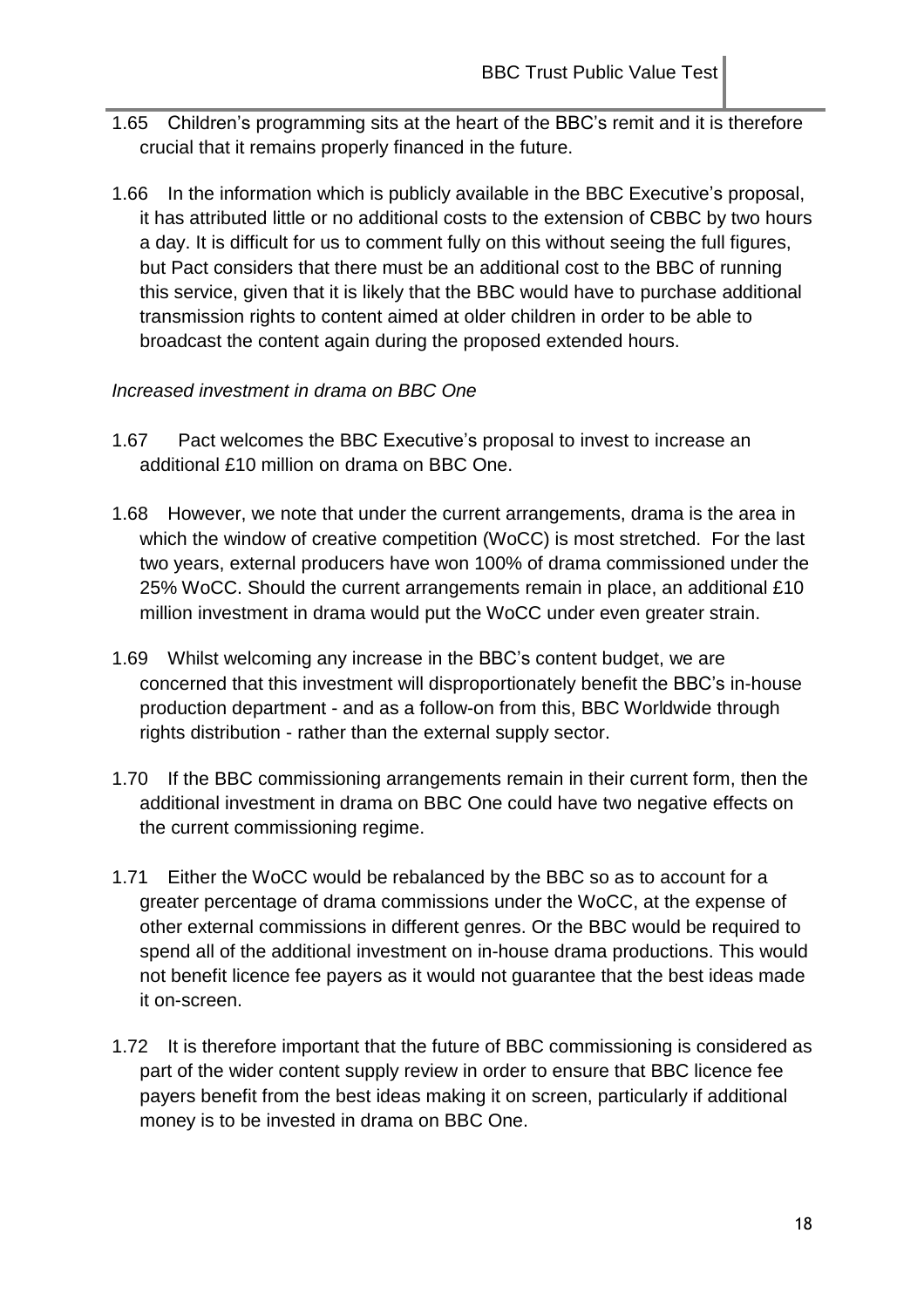### **Pact comments on section 3: description of the proposals**

#### *Proposed content budget and content offer for BBC Three*

- 1.73 In its proposal the BBC Executive states that it wishes to introduce online availability as standard for up to 24 x 30 days over a period of 5 years, which it would use flexibly to allow it to maximise the reach and viewing of BBC Three programmes.
- 1.74 At present, the BBC's rights under the Terms of Trade for BBC are for up to nine transmissions and one narrative repeats within seven days of the original transmission of the programme. Beyond this, the BBC can buy an additional package of transmisssions at a rate of 2% of the cost of the primary rights licence fee.
- 1.75 The BBC's proposal is to extend the use package by two and half times, for use during an extended period, presumably at a lower rate (given that the overall content budget for BBC in the proposal is half of its current value). This would create an unacceptable loss of income for independent producers commissioning content for BBC Three at a time when commissioning budgets would be under significant pressure.
- 1.76 The BBC Executive states in its submission that 80% of content on BBC Three online in 2016/17 would be "long-form", with the remaining 20% "short form" or "new form" content<sup>9</sup>. As noted above, Pact does not support this distinction between long and short form content. We consider that the Terms of Trade should apply regardless of the duration of the content. We are concerned that the BBC Executive might significantly reduce the budgets for short form as opposed to long form content. Yet if their intention is to attract audience share, then all BBC content – regardless of its duration or where it is distributed – must be properly funded.
- 1.77 As a public service broadcasting channel, it is important that all content published on BBC Three is subject to the Terms of Trade. Without enabling external producers to control the intellectual property rights to the content which they produce, independent producers will not be able to raise the capital to invest in the research and development of ambitious ideas which they can put forward to the BBC to commission.

 $^9$  The BBC Executive provides examples in its proposal of short form and new form content as including: text based content, images, video and audio and interactive content.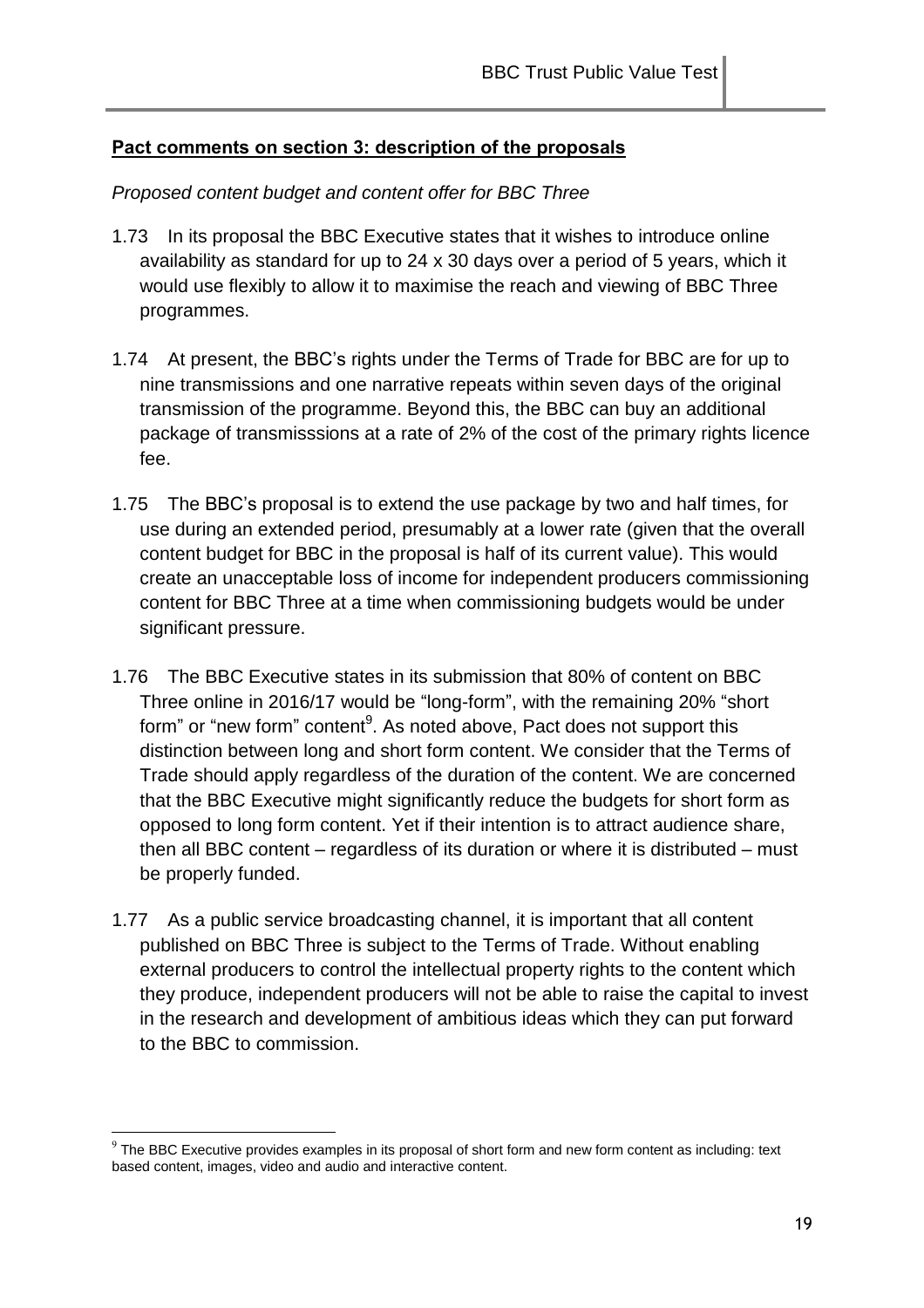- 1.78 Therefore, without the Terms of Trade on all BBC Three commissions, there is a risk that content will be less diverse; less creative; and less innovative than it would be if independent producers were able to generate revenues from the secondary exploitation of their rights, to invest in research and development.
- 1.79 Pact is concerned about the BBC Executive's proposal that "BBC Three long form programmes would not be subject to the current television quota framework, but would be subject to [the BBC's] voluntary online external spend quota."
- 1.80 As noted above, we consider that all BBC content services should offer a diverse range of content from a diverse range of suppliers and that the 25% independent production quota should apply across all BBC content commissions.
- 1.81 In late 2011, the BBC announced that BBC Three would be moved to Salford by 2017 as part of the BBC's efficiency savings outlined in 'Delivering Quality First'.<sup>10</sup> Pact welcomed this proposal to base a BBC television service outside of London and we considered that this, together with the Out of London quota, would provide a valuable boost of opportunities for the BBC's external suppliers who are based outside of the capital and by virtue of this, expand regional representation on-screen.
- 1.82 There is no mention of where the new BBC Three online service will be based in the BBC Executive's proposal to the Trust. As such, we would welcome clarification by the BBC Executive as to whether the decision to base BBC Three in Salford will remain if the proposal to reinstate BBC Three as an online-only service is approved?

## *Proposed release schedule*

- 1.83 Pact does not have any comments on the BBC Executive's proposed release schedule for content on BBC Three, save for repeating our concern that content which primarily reaches audiences via its linear repeat on BBC One and BBC Two should not be commissioned via the back door on BBC Three. Putting BBC Three shows onto a late slot on BBC One or Two creates several issues, as outlined below.
- 1.84 Firstly, it devalues the BBC Three online service for the audience at a time where the BBC iPlayer is registering record viewing figures. A strong BBC Three digital service should not require BBC One or BBC Two as a crutch to succeed.
- 1.85 Next, the current proposals devalue the BBC Three online service for suppliers, as they are segregated into long-form and short-form content creators,

 $\overline{a}$ <sup>10</sup> <http://www.bbc.co.uk/news/uk-england-manchester-15197071>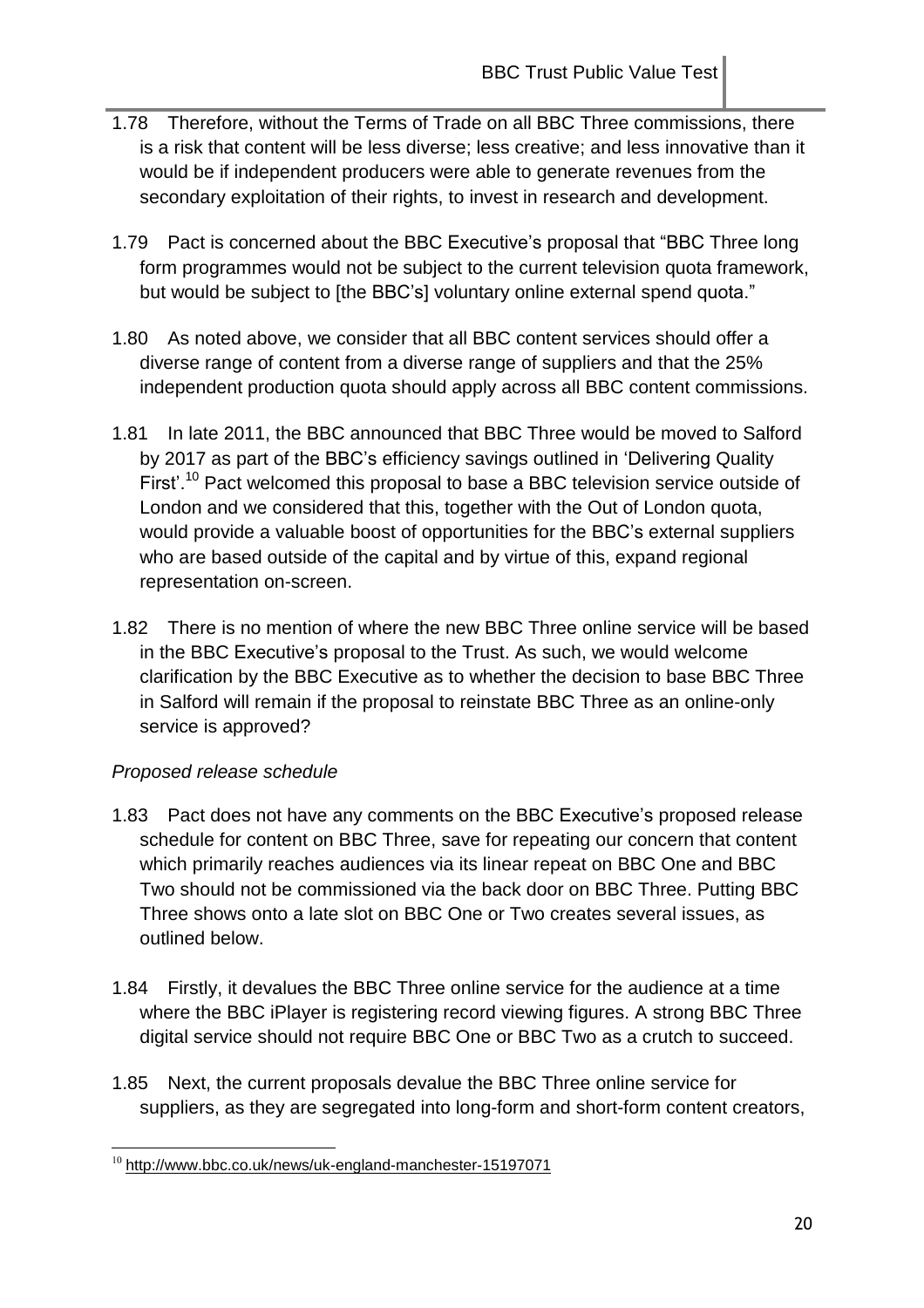the latter being seen as less important and with the term "short-form" used as shorthand for reducing budgets.

1.86 As noted above, Pact considers that quality content, whether distributed through a linear channel or online, should be adequately funded and that the distribution platform should not be a trigger for degradation of terms. We therefore consider that the Terms of Trade should apply for independent producers, regardless of the type of content which they are creating for the BBC and for there not to be any distinctions between long-form and short-form content terms.

## *Content windows*

- 1.87 The BBC Executive proposes to make long-form content on BBC Three available for 24 x 30 days over a five year period. This is a significant difference to the rights package for BBC Three which currently exists under the negotiated Terms of Trade.
- 1.88 Under the current Terms of Trade agreed between Pact (on behalf of independent producers) and the BBC, as required under Section 285 of the 2003 Communications Act, the following holdbacks apply for one offs and singles commissioned for BBC Three:
	- In the UK: exclusive to the BBC from first public service use for 6 months from the acceptance of full delivery
	- Outside of the UK: exclusive to the BBC from day 1 after first transmission of the programme, or 7 days from first BBC public service use, or 6 months from acceptance of full delivery.
- 1.89 For series commissions on BBC Three the terms are the same as for all series commissions, regardless of which BBC channel they are broadcast on. Under the current terms, the BBC has an 18 month hold-back on the series which it commissions from independent producers. After this period, independent producers can sell their rights in secondary markets.
- 1.90 The extension of holdbacks to a five year period, as currently proposed by the BBC Executive in its submission to the BBC Trust, would represent a significant shift away from the agreed terms. The BBC cannot guarantee that content would be available for a period of 5 years on BBC Three online without the agreement of the underlying rights holders.
- 1.91 Because of the way in which the legislation has been drafted, the Terms of Trade are sufficiently flexible so as to allow periodic reviews. Should the BBC Executive wish to move forward with this proposal, if Trust approval is granted, it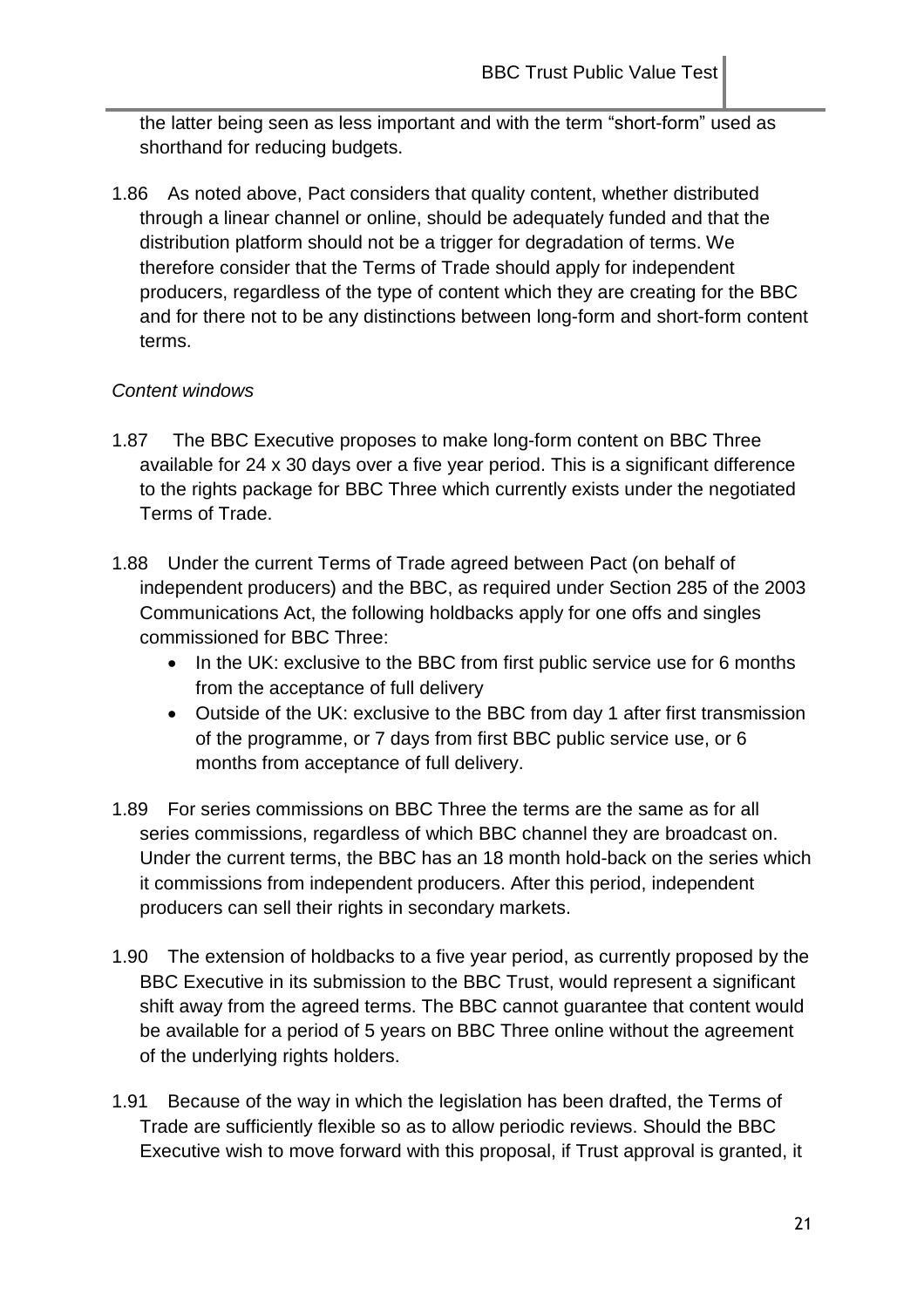would need to work with Pact in order to secure the relevant rights to externally produced content in order to be able to move forward with this service.

### *Content availability*

- 1.92 The BBC Executive proposal is that BBC Three content would be available on a range of services – on bbc.co.uk; on programme pages on BBC online, on iPlayer and potentially on connected red button. Pact does not have any issues to raise about this aspect of the proposal, provided that the rights of the underlying intellectual property holders are respected.
- 1.93 We understand the BBC's intention to extend the reach of BBC content in different ways to different audiences. However we have concerns about the BBC Executive's proposal that BBC Three content could be shared on social media and video-sharing platforms such as YouTube. For instance, some of these commercial services, such as Instagram, are not geo-blocked. This could create an imbalance whereby international audiences might have access to certain BBC content on digital platforms, but – due to limited broadband availability – some of the people who fund the BBC, British licence fee payers, might not.
- 1.94 Furthermore, online distribution other than on BBC iPlayer as a 30 day catchup service is a producers' right. The BBC therefore cannot put externallyproduced content onto services such as YouTube as part of a BBC branded channel without adequately clearing and compensating the underlying rights holders for the additional use of the content in this way.
- 1.95 Should the BBC Trust approve the BBC Executive's proposals, the BBC would have to enter into negotiations with producers in order to try to reach an agreement on the secondary use package for their rights should the BBC wish to distribute their content on video sharing and social media platforms. In turn, producers would have to agree terms for such use with third parties under the Union and Guild collective agreements.
- 1.96 Given the BBC Executive's ambitions in this area, it might wish to consider a model whereby BBC iPlayer content is embedded across social media sites within the agreed 30 day licence period, but with a clear line being draw between content which is shared from a BBC-originated service, and content which is distributed as branded content onto other providers' services.
- 1.97 This would enable licence fee payers to access BBC content on digital platforms, whilst ensure that the underlying producer rights are respected.
- 1.98 Should the BBC Trust approve this proposal, Pact considers that the BBC Fair Trading Guidelines should be amended so as to enable external producers to use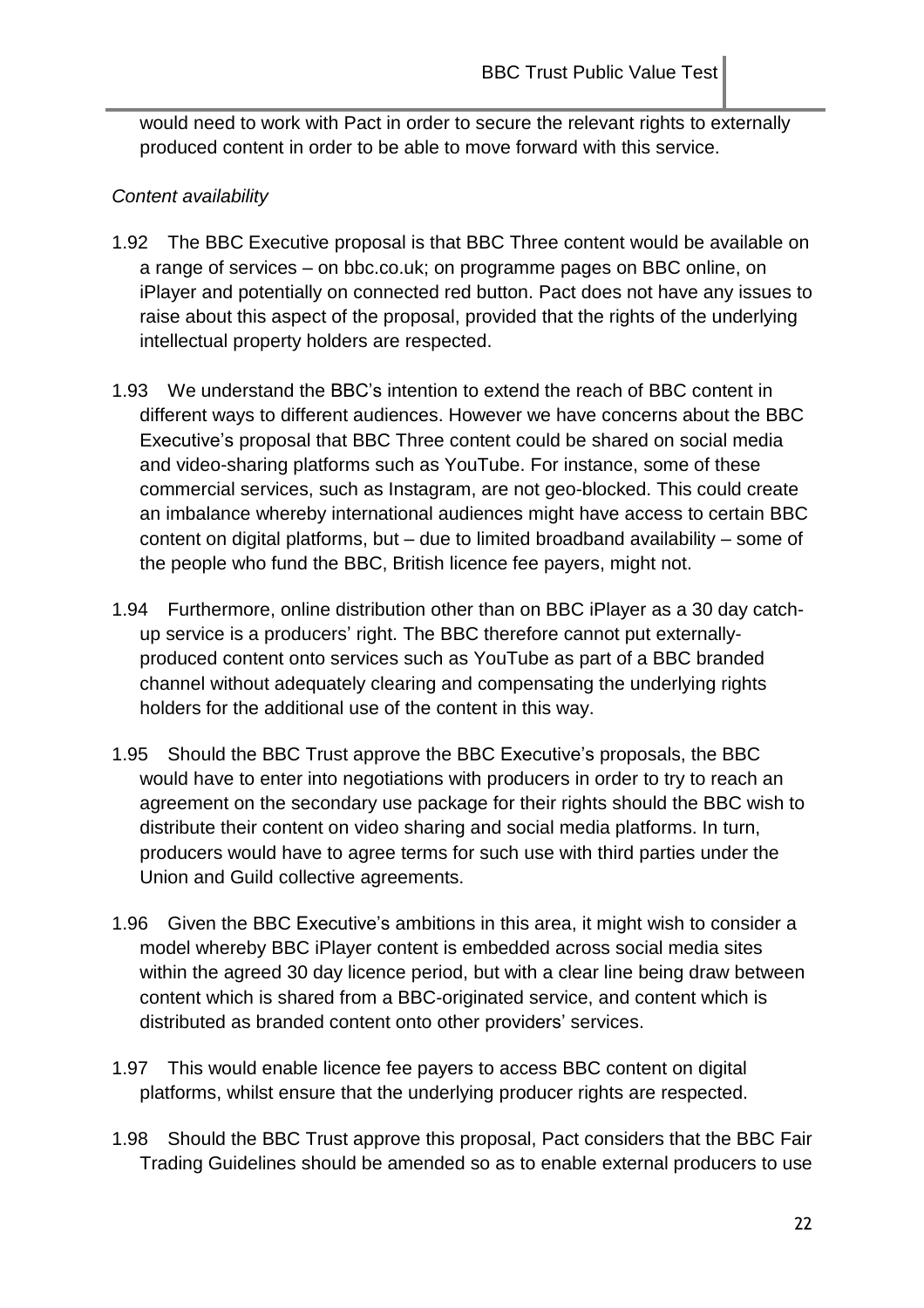their rights in a similar way. In doing so, this would ensure that licence fee payers are able to access and discover content on a range of platforms, regardless of whether it was made by BBC in-house or an external producer.

#### *Overall costs*

- 1.99 The BBC Executive states in its proposals that the closure of the BBC Three linear channel will result in a saving of approximately £50 million.
- 1.100 In 2014, the BBC spent £81 million on content on BBC Three. In addition, it spent £5.9 million on distribution and £22.4 million on infrastructure and support.<sup>11</sup>
- 1.101 The BBC Executive proposes to cut the content spend for BBC Three as an online-only service to £31.3 million. By the BBC Executive's analysis, this would make BBC Three online the most expensive BBC service in terms of its cost per hour viewed in 2017/18, at a rate of 23 pence per hour.
- 1.102 In addition, the Executive propose to spend £4.6 million on running BBC One +1 and £0.83 million on the evolution of BBC iPlayer.
- 1.103 When a £10 million investment in additional drama on BBC One is taken into account, the overall savings to the BBC of this proposal are £34 million, roughly 2% of the BBC's television content budget in 2014.<sup>12</sup>
- 1.104 Given the BBC's obligations to provide content aimed all a range of different audiences, Pact considers it appropriate that the BBC should publicly provide information on what other options it has considered before reaching its decision. This should include its analysis on the positive and negative implications of each option. In particular, it would seem appropriate that the BBC clearly explains how it believes that younger audiences will benefit from an online-only service at the expense of, rather than one which complements, a popular linear channel.

## *On balance, Pact does not consider that these proposals are in the best interest of BBC licence fee payers*

1.105 Considering that 81% of viewing of BBC Three content currently takes place live on television, Pact is concerned that the closure of the BBC Three linear service will significantly reduce the BBC's ability to reach 16 to 24 year olds. Rather than moving audiences online, we consider that a likely outcome of the BBC's closure of BBC Three and its reinvention online is that other television

 $\overline{a}$ <sup>11</sup> BBC Annual Report and Accounts 2014

<sup>&</sup>lt;sup>12</sup> BBC Annual Report and Accounts, 2013/14